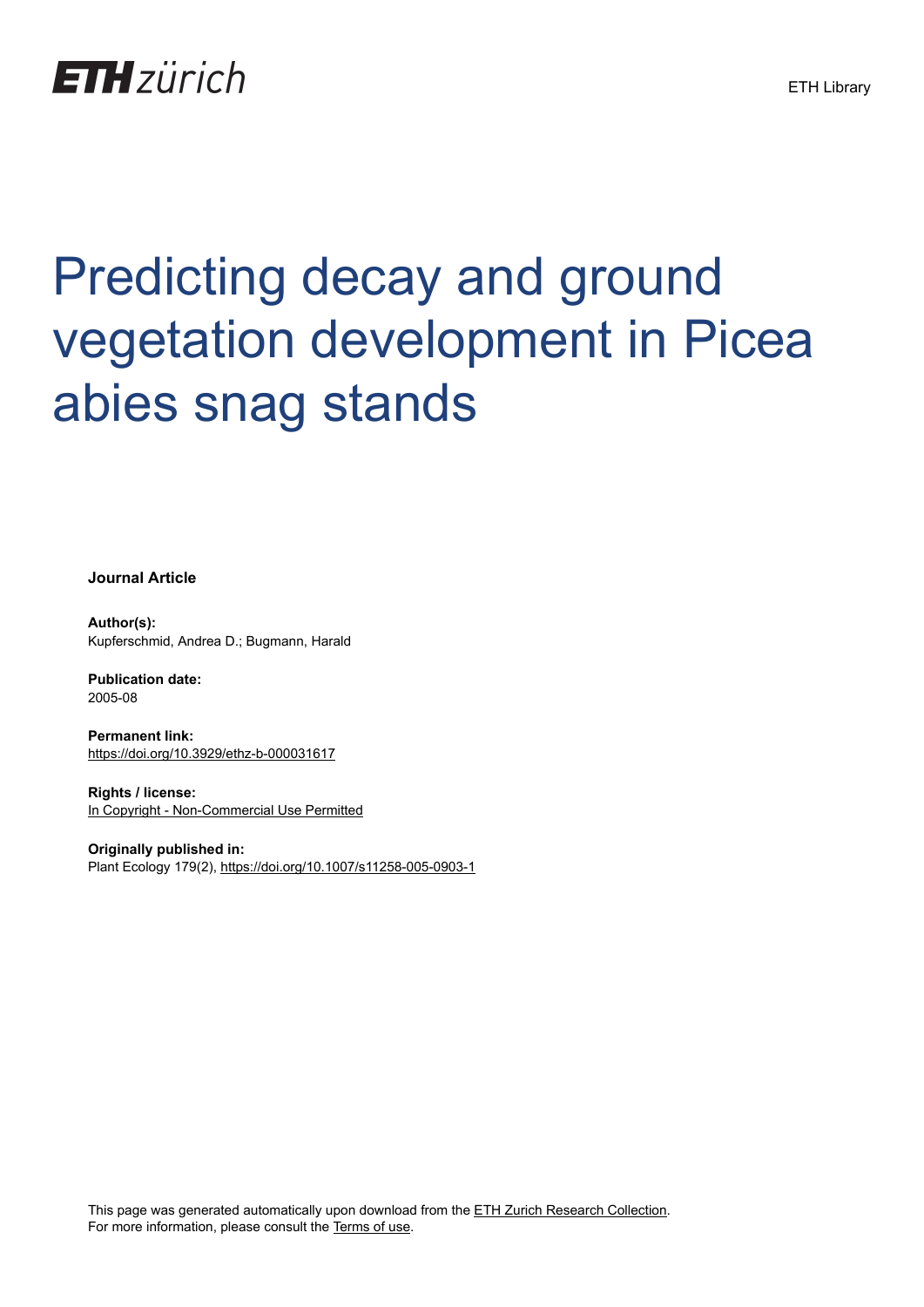# Predicting decay and ground vegetation development in Picea abies snag stands

# Andrea D. Kupferschmid\* and Harald Bugmann

Forest Ecology, Department of Environmental Sciences, Swiss Federal Institute of Technology, Rämistrasse 101, CH-8092 Zürich, Switzerland; \*Author for correspondence (e-mail: andrea.d.kupferschmid@alumni.ethz.ch; phone: +41-79-654-7178)

Key words: Calamagrostis villosa, Coarse woody debris, Matrix model, Rubus idaeus, Tree decay, Vegetation succession

#### Abstract

In a Picea abies (L.) Karst. (Norway spruce) mountain forest on the Gandberg site in the northern Swiss Alps, trees were killed by bark beetles in 1992–1997. A combination of field studies and dynamic modelling was used to project snag decay and future ground vegetation succession in these steep, unharvested stands. In permanent plots, ground vegetation cover and natural tree regeneration have been monitored annually since 1994. To obtain additional information on the abundance of snags, logs, boulders and other microsite types in these stands, the relative frequency of the microsite types was quantified along four strip transects on the montane and subalpine elevational levels. A dynamic model of snag decay and ground vegetation development was constructed (modified matrix model approach). Based on field data and literature values, the model was parameterised and initialised separately for the montane and the subalpine level. For model validation, microsite types were quantified in 2001 with the line-intercept method on both elevational levels. Starting from the conditions in the stands before the bark beetle attacks, it was possible to project shortterm succession and to accurately simulate the decay and ground vegetation patterns eight years after tree die-back. Long-term simulations suggest that on the montane level, raspberries (Rubus idaeus L.) will be replaced by Picea abies, while on the subalpine level ferns will dominate for a long time.

## **Introduction**

Insect infestations are a common disturbance factor in forest ecosystems (Holsten 1990; Parminter and Daigle 1997; Forster 2001). They can alter competitive relationships between plants not only directly through selective mortality, but also indirectly because defoliation triggers a carbon and nutrient release (Beudert 1999). Hence, insect infestations can alter the successional pathways in forests (Fleming 2000). Several short-term developmental patterns were reported after strong  $(>80\%)$  beetle-caused tree mortality in various forest stands: (1) fast and extensive invasion by Rubus idaeus L. (raspberries, cf. Batzer and Popp 1985; Crawford et al. 1993; Osawa 1994; Hogget 2000), (2) slight to massive spread of Calamagrostis villosa (Chaix) Gmelin or C. canadensis (Michx.) Beauv. (reed grasses, cf. Yeager and Riordan 1953; Reif and Przybilla 1995; Schulz 1996; Holsten and Burnside 1997; Cole et al. 1999; Wurz and Wahrenbrock 2000; Heurich 2001; Jehl 2001), (3) invasion of Rubus fruticosus aggr. L. (blackberries) and other species that are characteristic of clear-cuts (Märkl and Eglseer 2001), and  $(4)$  a quick development of pioneer tree stands dominated by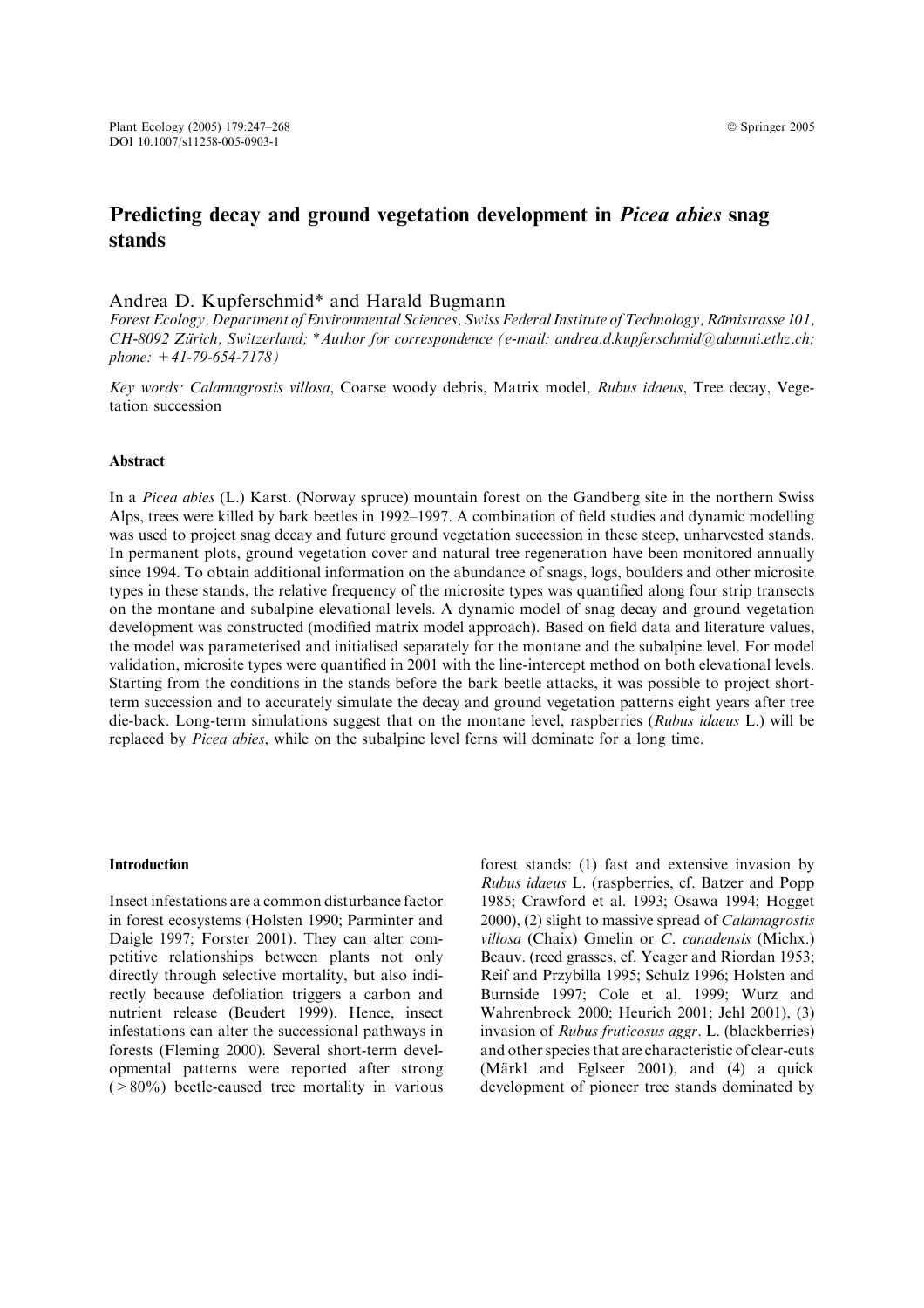Alnus (alder, cf. Matsuoka et al. 2001) and Betula (e.g., B. papyrifera var., paper birch, cf. Baker and Kemperman 1974).

In a Picea abies (L.) Karst. (Norway spruce) mountain forest on the Gandberg in the northern Swiss Pre-Alps, trees were killed by Ips typographus L. (European spruce bark beetle) at the montane and subalpine elevational levels between 1992 and 1997 (Forster 1993; Wermelinger et al. 1999; Walcher and Kupferschmid 2001). Subsequently, the ground vegetation at the montane level changed into a Rubus idaeus association (Kupferschmid 2002), while at the subalpine level Calamagrostis villosa dominated together with ferns (mainly Dryopteris dilatata, D. filix-mas, Oreopteris limbosperma and Athyrium filix-femina) and mosses (e.g., Polytrichum formosum, Hylocomium splendes, Thuidium tamariscinum) (Kupferschmid 2001). Thus, the two elevational levels on the Gandberg site represent two of the most frequent short-term developmental patterns after beetle-caused conifer tree die-back (see 1–2 above).

Both Rubus idaeus and Calamagrostis-fern communities are known to provide few favourable microsites for tree establishment (e.g., Leibundgut 1984; Lieffers et al. 1993; Walker 1994), and thus they tend to slow down the succession towards tree-dominated communities. In a steep mountain forest such as the Gandberg snag stands, it is important to know how long a Rubus idaeus or Calamagrostis-fern dominance will last, because neither Rubus brushwood nor Calamagrostis carpets nor fern tussocks provide effective protection against snow avalanches and rockfall, whereas Picea abies mitigates natural hazards that may cause damage to people or assets (Brang et al. 2001). In this article, we present a quantitative model to project succession in mountain snag stands.

In many current forest succession models, ground vegetation is disregarded, and the focus is entirely on trees (e.g., Botkin et al. 1972; Horn 1975; Monserud and Sterba 1996; Golser and Hasenauer 1997; Hasenauer et al. 2000; Huth and Ditzer 2000; Bugmann 2001). However, tree regeneration is often competing heavily with ground vegetation, especially when Rubus, Calamagrostis or ferns dominate (cf. Sims and Mueller-Dombois 1968; Walker 1994; Wurz and Wahrenbrock 2000; Heurich 2001). Therefore, we

propose that a model for our purpose needs to combine the dynamics of ground vegetation with those of tree regeneration.

Kellomäki and Väisänen (1991) included in their tree succession model SIMA three types of ground vegetation: 'pioneer', 'intermediate' and 'climax' species groups. *Picea abies* seedlings and saplings were part of the climax group. Their distribution was dependent on light and nutrients, and the parameters were assumed to be the same as for mature spruce trees. However, no shading or direct influences of ground vegetation species on Picea regeneration were considered. In our snag stand, tree regeneration may not be limited primarily by light availability (which depends on canopy structure) or nutrients, but it may rather depend on local soil structure and the growth form of the competing ground vegetation species. A simplification of all these complex processes is to merge all the abiotic and biotic influences on a specific small area (typically  $\leq 1$  m<sup>2</sup>) by defining microsite types based on soil structure (e.g., deep soil, boulders) and the dominant species of the ground layer (e.g., Polytrichum, Rubus, etc.). Microsite types can easily be recognised in field sampling. Tree regeneration can then be modelled separately on each microsite, with microsite-specific rates of tree germination, growth and mortality.

To take into account the changes in the ground vegetation or the transitions between the microsite types, respectively, we first derived a succession model for the ground vegetation. At the core of this succession model is a Markov approach, distinguishing transition probabilities from each microsite type into all other microsite types. In those cases where the transitions do not depend on how the forest reached its present state but only on the present state itself, and when the transition probabilities are constant over time, the matrix approach was found to be both powerful and convenient (cf. Waggoner and Stephens 1970; Van Hulst 1979). With such a first-order Markov chain approach, other authors have successfully simulated changes between landscape types (e.g., Cherrill et al. 1995), vegetation zone types (e.g., Starfield and Chapin 1996), forest structure types (e.g., Bebi et al. 2001), species (e.g., Enright and Ogden 1979) and the states of decay of 'woody' microsites such as snags, logs, etc. (e.g., Raphael and Morrison 1987; Kruys et al. 2002). Nevertheless, to our knowledge this approach has never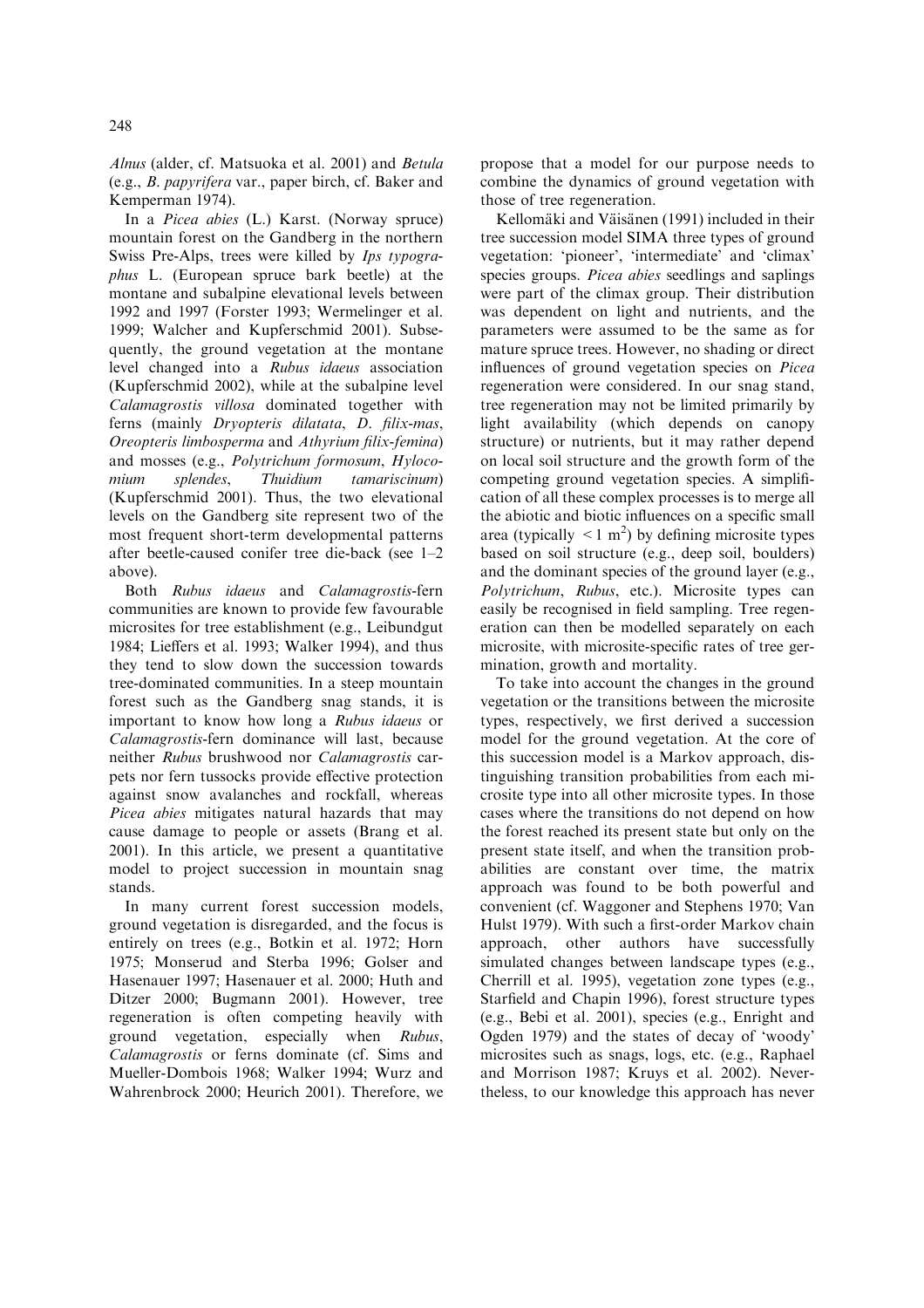been used for modelling changes of herbaceous microsite types.

Therefore, the objectives of the present paper were as follows:

- 1. to classify the ground vegetation patterns at the Gandberg site into microsite types that are amenable to an analysis of successional processes;
- 2. to use this information to develop and test a dynamic model of the decay and ground vegetation succession for a period of 8 years (1993– 2001);
- 3. to predict the future successional pathways of the Gandberg forest on the montane (dominated by *Rubus*) and subalpine (dominated by Calamagrostis and ferns) level.

Below, we present the field sampling methods that were used to estimate model parameters and to obtain an independent data set for model validation. We then describe the model structure, model initialisation and parameterisation as well as a first set of simulation results. In a second step, which is beyond the scope of the present paper, an additional module will be added to this model, where tree germination, growth and mortality are modelled separately for all microsite types (cf. RegSnag model by Kupferschmid et al., submitted for publication).

## Study site

The study site is located on the north face of the Gandstock, south of Schwanden (canton of Glarus, Switzerland) at an elevation of 1100–1600 m a.s.l. The Gandberg inclines towards the North at an angle of about  $18-36^{\circ}$  (40-80%), and the site does not receive direct sunshine between October and April as a result of orographic shading. The soil is an acid brown soil with a tendency to podsol (Roth 1996). Its depth varies greatly due to the presence of red conglomeratic Verrucano (cf. Oberholzer and Heim 1900–1908) boulders deposited by rockfall, mainly at the montane level. Precipitation and temperature are not recorded directly on the Gandberg site, but nearby in Glarus and Linthal/Tierfehd. The estimated mean annual precipitation for the Gandberg forest is 1600–2000 mm and the mean annual temperature 2–3 °C (Kupferschmid Albisetti 2003).

Before the Picea die-back, which started in 1992, the entire Gandberg forest was dominated by Picea abies (L.) Karst. (Norway spruce). Only a few Abies alba Miller (silver fir, 1%) and Acer pseudoplatanus L. (sycamore maple, 3%) trees were present. The stands belong to the Galio-Abieti-Piceetum association at the montane level and to the Homogyno-Piceetum vaccinietosum myrtilli association at the subalpine level. The stands at the montane level developed after a clear-cut in 1842– 1846, and were later subject to some thinning (Forstverwaltung Kt. Glarus 1949). The stands at the subalpine level have always been more open and probably subject to little thinning only (Forstverwaltung Kt. Glarus 1949). In 1990, the forest had a growing stock of about 820 m<sup>3</sup>/ha at the montane level and 590  $\text{m}^3$ /ha at the subalpine level (Kupferschmid Albisetti et al. 2003).

Between 1992 and 1997, a large outbreak of Ips typographus, triggered by the windstorm event 'Vivian' in 1990, caused the death of almost all Picea abies trees in an area of approximately 100 ha, with a mortality peak in 1993, when about 20 ha of Picea abies-dominated stands died on the Gandberg site alone (Walcher and Kupferschmid 2001). Only about 2% of the Picea trees, but all Abies alba and Acer pseudoplatanus trees survived, scattered throughout the snag stands.

# Field data for model initialisation and parameterisation

# Permanent plots

Since 1994, ground vegetation succession and tree regeneration have been investigated in a pilot study on 24 permanent plots of 1 m  $\times$  1 m at the lower montane level of the Gandberg site, where Picea abies trees had died in 1993 (Kupferschmid 2002, Kupferschmid et al. 2002). The cover of plants and mosses with a frequency larger than 5% was estimated annually (cf. Figure 5 and Kupferschmid 2002).

In 2001, the frequency of 25 different microsite types was estimated additionally in these permanent plots (Figure 1). These microsite types had been defined for the entire Gandberg forest (cf. Table 1) according to (i) the dominant plant and moss species and the associated soil surface characteristics (i.e. boulders, raw humus, mull), or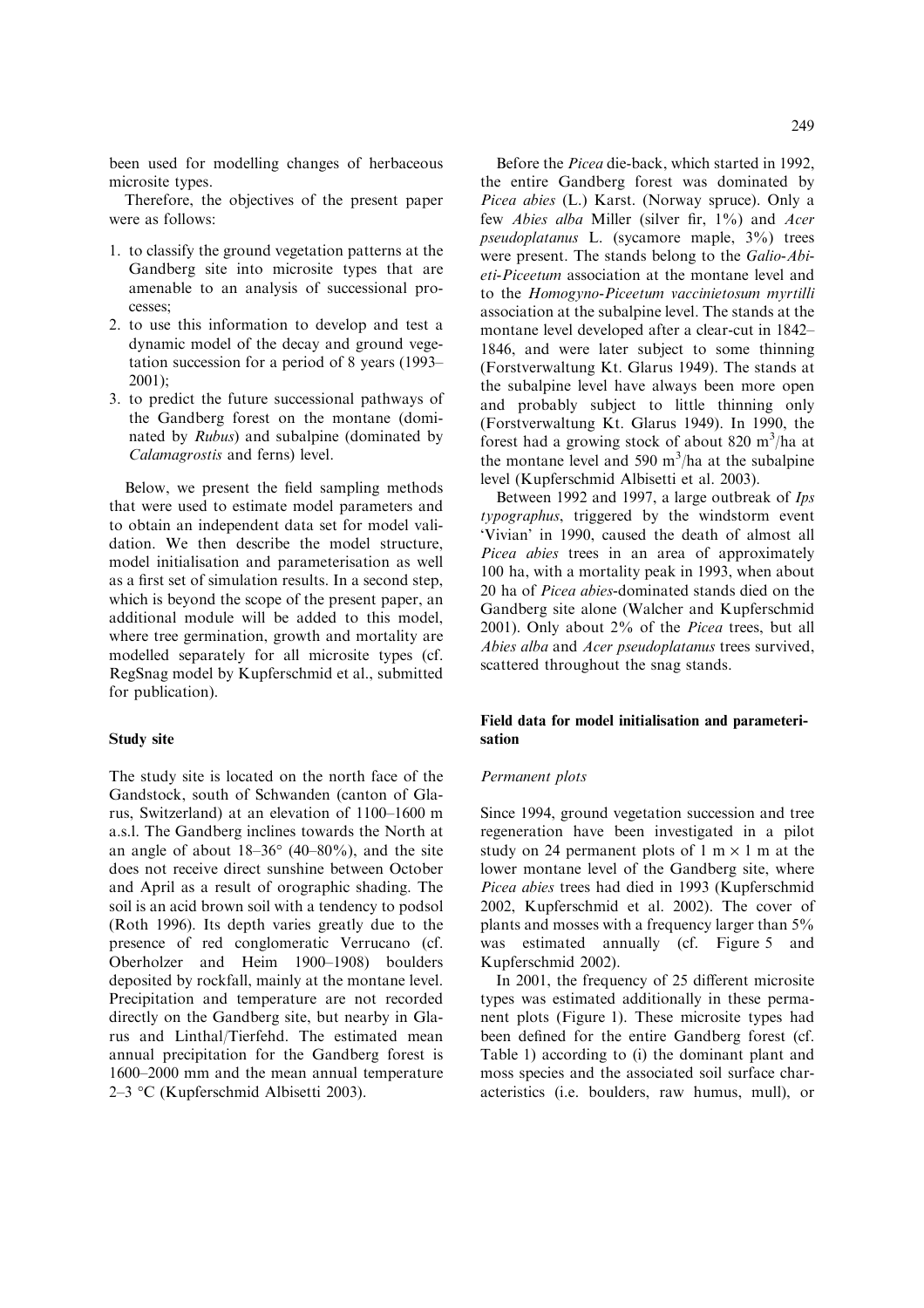

Figure 1. Frequency of the 25 microsite types (defined in Table 1) in the permanent plots of the lower montane level of the Gandberg site in 2001. Some microsite types have frequencies of zero due to the location of the plots, i.e. they were not represented in the permanent plots (e.g., snags, stumps or boulders).

(ii) the decomposition stage of woody debris (see 'strip transects', below).

#### Strip transects

To complement the permanent plot data, which covered only 24  $m^2$ , the frequency of microsite types was also quantified by a spatially more extensive sample along four strip transects that were placed parallel to the contour lines (simply called 'transects' below) in summer 2000. Two transects with a length of 100–160 m and a width of 5 m were placed in two former Galio-Abieti-Piceetum associations (lower montane level at 1280 m and upper montane level at 1360 m a.s.l.) and in two Homogyno-Piceetum vaccinietosum myrtilli associations (lower subalpine level at 1520 m and upper subalpine level at 1570 m). Along these transects, plots of  $5 \text{ m} \times 5 \text{ m}$  were delineated and the percent cover of 13 common microsite types was estimated per plot (cf. Figure 2). On the basis of this first classification of microsite types, a more detailed classification (i.e. 25 types) was derived and used in 2001 in the permanent plots (see above and Table 1). In

addition, the diameter and length of all logs and snags in the transects were measured and the timber volume of the snag stands was calculated (cf. Kupferschmid Albisetti et al. 2003).

#### Nomenclature

The nomenclature of Lauber and Wagner (1996) was used for ground vegetation and tree species; Oberdorfer (1993) for herbaceous plant associations; Ott et al. (1997) for forest associations.

#### Model description

#### General model description

A modified matrix model approach (for a description of classic matrix models see e.g., Vanclay 1994; Caswell 2001) was used to study the temporal development of the frequency of microsite types at the montane and subalpine levels of the Gandberg site. The model does not track the location of the microsites (i.e. it is spatially nonexplicit), and it operates with an annual time step. A schematic diagram of the model is given in Figure 3.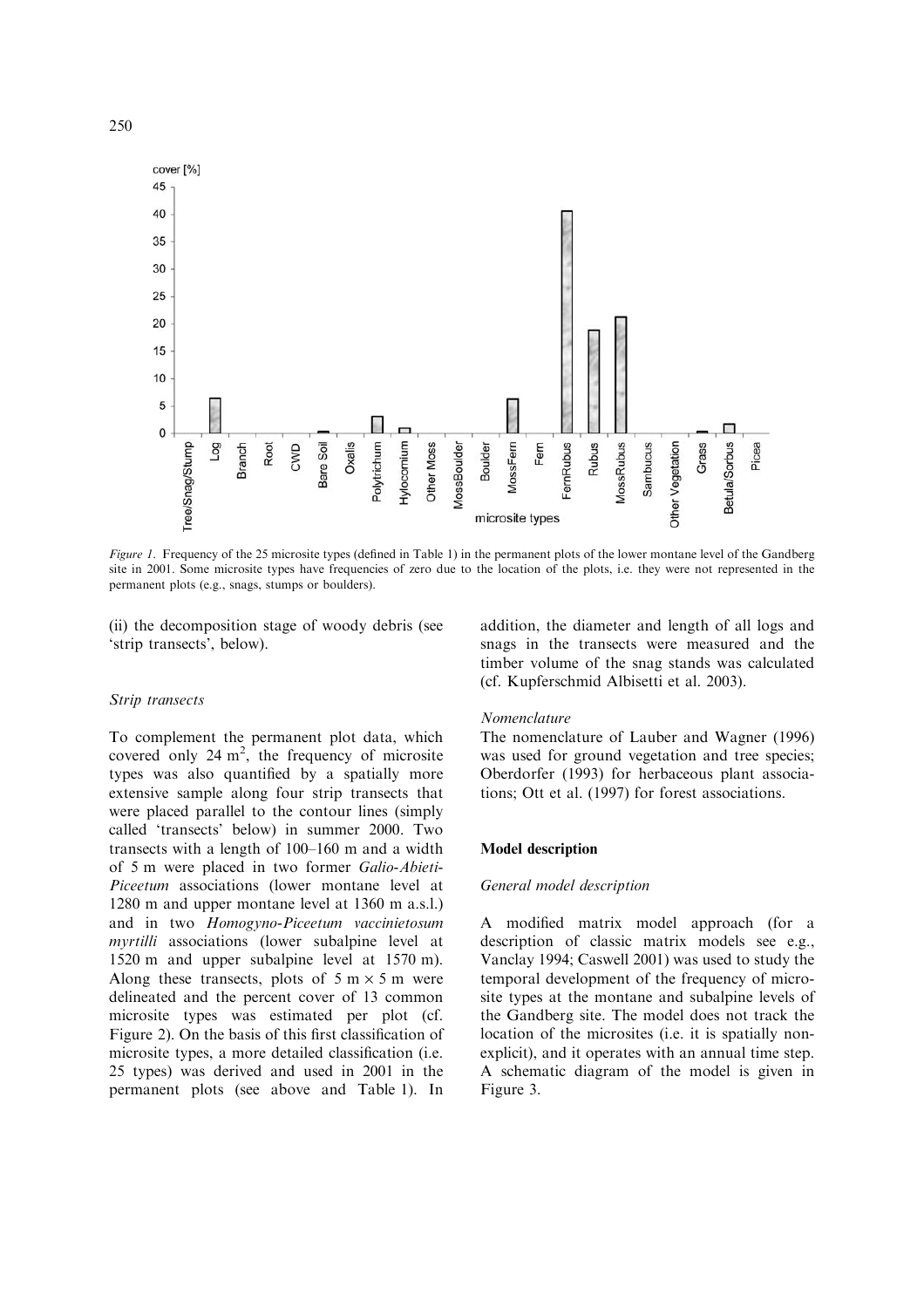| Microsite types |                                                                            |                      |      | Estimated cover $(\% )$ |           |      |
|-----------------|----------------------------------------------------------------------------|----------------------|------|-------------------------|-----------|------|
| Names           | Definition                                                                 | Abbreviation Montane |      |                         | Subalpine |      |
|                 |                                                                            |                      | 1993 | 2001                    | 1993      | 2001 |
| Tree            | Living overstory tree, mostly Picea abies                                  | Tre                  | 1.0  | 0.0                     | 1.0       | 0.0  |
| Snag            | Dead, but standing tree                                                    | Sna                  | 0.0  | 0.5                     | 0.0       | 0.5  |
| Stump           | Rest of broken snag $=$ stump                                              | Stu                  | 0.0  | 0.4                     | 0.0       | 0.4  |
| <b>Branch</b>   | Accumulations of branches and bark pieces                                  | Bra                  | 0.0  | 2.0                     | 0.0       | 2.0  |
| Log             | Tree lying on the surface $=$ log                                          | Log                  | 0.0  | 3.6                     | 0.0       | 3.6  |
| Root            | Roots of trees, snags and stumps not yet rotten                            | Roo                  | 4.0  | 2.3                     | 4.0       | 2.3  |
| <b>CWD</b>      | Coarse woody debris $=$ rotten stumps, logs, etc.                          | <b>CWD</b>           | 1.0  | 3.0                     | 1.0       | 3.0  |
| Bare soil       | Bare soil, raw humus, needles                                              | Soi                  | 51.0 | 0.6                     | 64.0      | 7.0  |
| Oxalis          | Dominated by Oxalis acetosella                                             | Oxa                  | 20.0 | 0.4                     | 1.7       | 1.0  |
| Polytrichum     | Dominated by <i>P. formosum</i> or <i>P. alpinum</i> cushion               | Pol                  | 5.0  | 5.7                     | 1.0       | 30.0 |
| Hylocomium      | Dominated by H. splendes or Thuidium tamariscinum                          | Hyl                  | 1.0  | 1.5                     | 0.1       | 0.2  |
| Moss            | Dominated by other mosses; montane level: mostly                           | Mos                  | 1.5  | 0.4                     | 0.1       | 2.0  |
|                 | liverworts, subalpine level: mostly Sphagnum cf. quinquefarion             |                      |      |                         |           |      |
| MossBoulder     | Mosses that cover boulders (but not dens 'Pol' or 'Hyl')                   | MoB                  | 4.0  | 4.5                     | 2.0       | 2.2  |
| Boulder         | Read conglomeratic stones and boulders                                     | Bou                  | 9.0  | 8.0                     | 5.0       | 4.0  |
| MossFern        | Mosses under ferns                                                         | MoF                  | 0.0  | 6.5                     | 0.7       | 14.0 |
| Fern            | Dominated mostly by Dryopteris dilatata, D. filix-mas,                     | Fer                  | 0.0  | 3.0                     | 3.0       | 14.0 |
|                 | but also Orepteris limbosperma and Athyrium filix-femina                   |                      |      |                         |           |      |
| FernRubus       | Fern under Rubus idaeus                                                    | FeR                  | 0.0  | 27.5                    | 0.1       | 0.5  |
| Rubus           | Dominated by Rubus idaeus                                                  | Rub                  | 0.0  | 11.0                    | 0.1       | 0.3  |
| MossRubus       | Mosses under Rubus idaeus                                                  | MoR                  | 0.0  | 14.0                    | 0.1       | 0.5  |
| <b>Sambucus</b> | Dominated by Sambucus racemosa                                             | Sam                  | 0.0  | 0.2                     | 0.6       | 0.6  |
|                 | Other vegetation other herbs: montane level: mostly Senecio ovatus,        | Veg                  | 2.5  | 4.0                     | 5.5       | 2.6  |
|                 | Galium ovatum subalpine level: mostly Vaccinium myrtillus                  |                      |      |                         |           |      |
| Grass           | Dominated mostly by Calamagrostis villosa,                                 | Gra                  | 0.0  | 0.5                     | 10.0      | 8.5  |
|                 | but also Carex sp. and Avenella flexuosa                                   |                      |      |                         |           |      |
| Betula          | Dominated by newly established <i>Betula pendula</i> regeneration $>1.3$ m | Bet                  | 0.0  | 0.2                     |           |      |
| Sorbus          | Dominated by newly established Sorbus aucuparia regeneration >1.3 m Sor    |                      | 0.0  | 0.1                     | 0.0       | 0.4  |
| Picea           | Dominated by newly established Picea abies regeneration >1.3 m             | Pic                  | 0.0  | 0.2                     | 0.0       | 0.4  |
| All             |                                                                            |                      |      | 100.0 100.0 100.0 100.0 |           |      |

Table 1. Estimated microsite type frequencies for the years 1993 and 2001 on the entire montane and subalpine level.

Data sets for the montane level are based on the permanent plots (cf. Figures 1 and 5) and the strip transects (cf. Figure 2), the ones for the subalpine level only on the strip transects (cf. Figure 2). The estimations for the year 1993 were used as initialisation data in the model, those of 2001 for model verification. Short definitions and abbreviations of each microsite type are included (altered after Kupferschmid Albisetti 2003).

The model consists of two sub-models; one for the microsite types with woody material ('Logs', 'Branches', etc.), and one for all non-woody microsite types, including 'Boulders', 'Bare soil' and all types with plant cover (cf. Figure 3). This splitting was necessary because of the peculiarities of the 'woody' microsite types, particularly with respect to dead trees, as described below.

Woody microsite types: During the tree decay process, the area occupied by a living tree stem changes into 'Snag' area and then into 'Stump' area, with no associated change in area. However, during this decay process additional woody microsites are created, such as 'Branches' and

'Logs' (Figure 4). These new woody microsites cover areas formerly occupied by non-woody microsite types. New logs are created when a snag breaks, and the area occupied by new logs was assumed to be a multiple of that of the snag area (cf. Figure 4; 'area correction factors' explained in section 'Model parameterisation'). Correspondingly, the area covered by new logs was assumed to reduce the area of the non-woody microsite types in proportion to their occurrence in the simulation. In a similar manner, additional area was created for the microsite type 'Branches' during the decay process of standing dead trees. Obviously, these transitions cannot be implemented using a standard matrix model approach.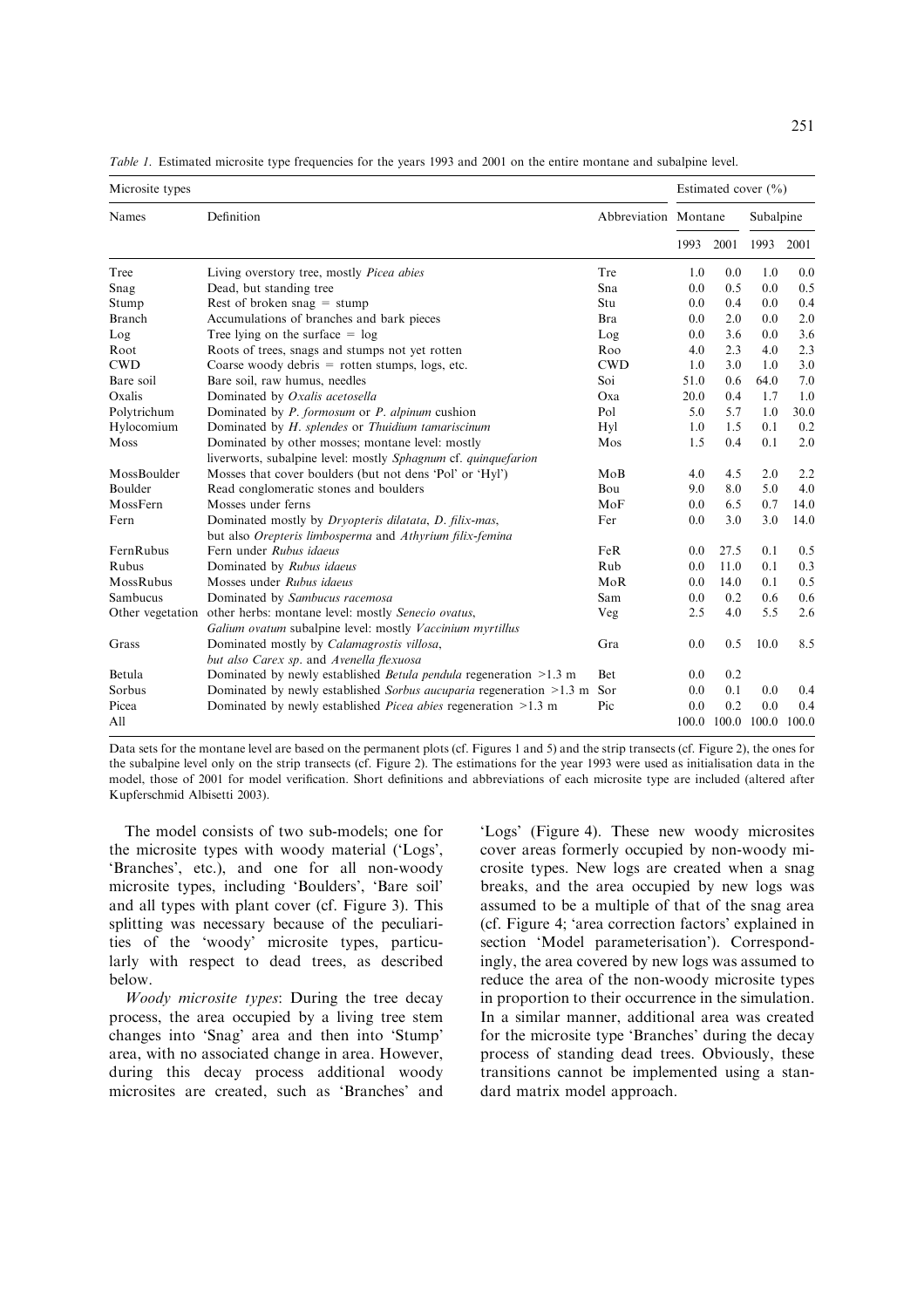

Figure 2. Frequency of the 13 most common microsite types in the strip transects in 2000. Black bars: mean cover in stands at the lower montane elevational level, where trees died in 1993, and in stands at the upper montane level, where trees died in 1994. White bars: mean cover of stands at the upper subalpine level, where trees died in 1993. Grey bars: mean cover in still living stands at the upper subalpine level.



Figure 3. Schematic diagram of the simulation model. The boxes represent the 25 microsite types included in the model. Dark grey boxes are woody microsite types, light grey boxes are types dominated by stones, bare soil or ground vegetation, and white boxes are types dominated by trees. For the montane elevational level all transitions between microsite types are shown with arrows: thick arrows denote frequent transitions (annual probability  $>5\%$ ), dashed arrows less frequent transitions (1–5%) and dotted arrows rare transitions (<1%). Note that no arrows are drawn from non-woody microsite types to 'Logs' or 'Branches'. The width of the boxes represents differences in the residence times of the various microsite types (except in the case of Picea).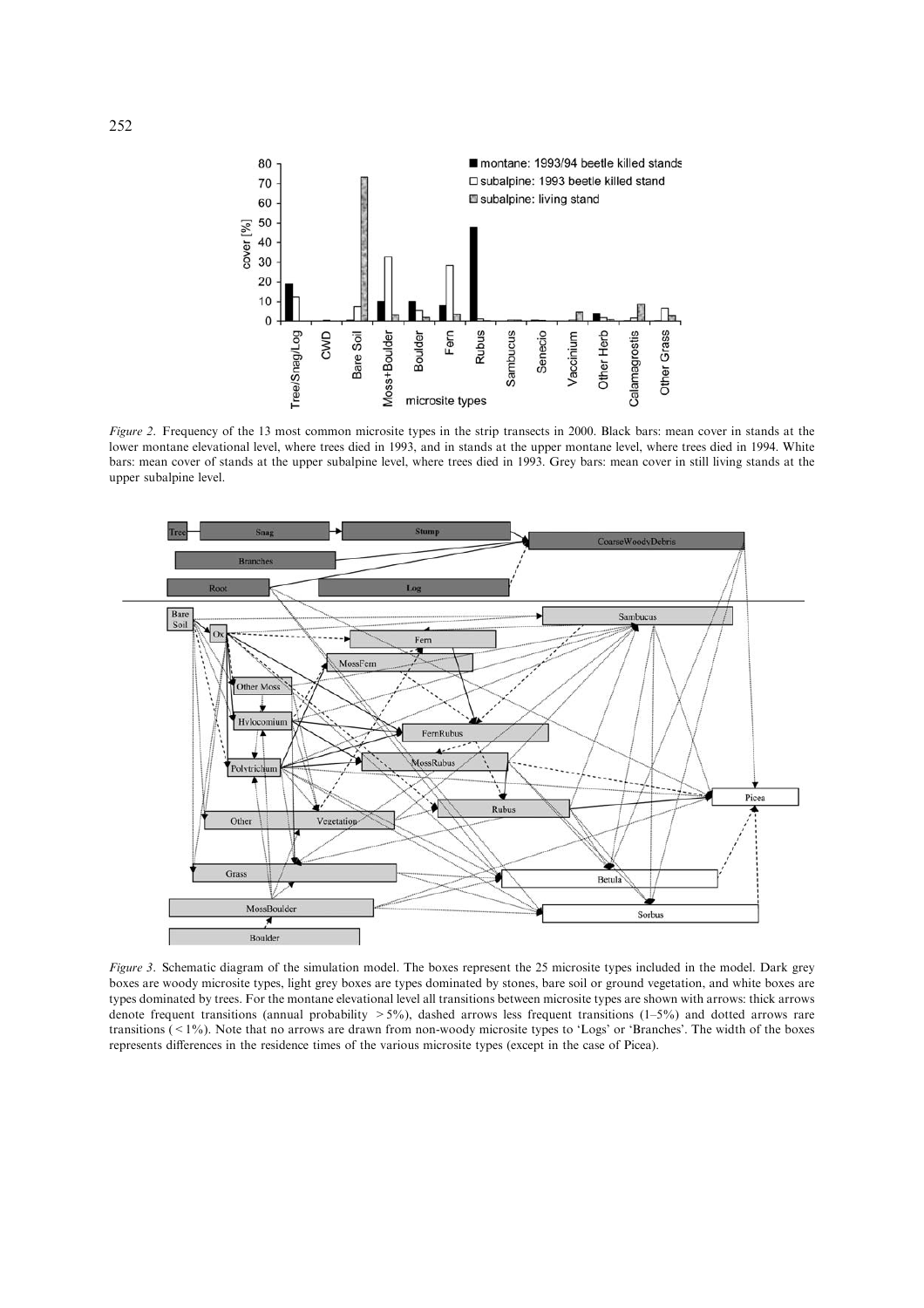

Figure 4. Decay of a dead tree: sketch of the area occupied by different woody microsite types (defined in Table 1) at the soil surface. Italicised are transition probabilities between these woody microsite types and for the microsite types 'Branches' and 'Timber'/'Logs' the area correction factor applied in the model is shown (for calculation, see text). The width of the tree, snag, and stump is enlarged in the picture.

Non-woody microsite types: All the other changes between microsite types were assumed to conform to the standard matrix model approach, and thus were calculated using transition probabilities. The fundamental assumptions of this approach are that (1) the rates of change depend only on the current state and not on previous (historical) states (i.e. first order Markov model) and (2) there is a finite number of microsite types (in our case, a total of 25 types, cf. Table 1).

In the following sections, the derivation of the initial values and parameters is explained. For the non-woody microsite types, two sets of initial values and parameters were estimated; one for the entire montane elevational level (1200–1400 m a.s.l.) and one for the subalpine level (1520– 1600 m). This division seemed appropriate due to the different structures of the forest stands (different forest associations) and the different ground vegetation cover before and after tree die-back (cf. Figure 2 and section 'Introduction').

# Model initialisation

The model was used to simulate an area of  $100 \text{ m}^2$ , and it was initialised with the conditions inferred for the Norway spruce stands in 1993 (cf. Table 1). At that time, Picea trees had already been attacked by bark beetles but still contained their needles, and therefore it is reasonable to assume that the

ground vegetation was still similar to that in a living stand.

# Woody microsite types (montane and subalpine stands)

In the transects, 513–560 living trees and snags per ha were observed in 2000, with an average diameter at breast height of 35 cm, a projected diameter at the soil surface of 50 cm and an average height of living or dead unbroken trees of 28 m (cf. Figure 4) at all elevational levels (Kupferschmid Albisetti et al. 2003). For the microsite type 'Tree', we therefore assumed that 5 trees were present per 100 m<sup>2</sup> , each of them covering a basal area of about  $0.2 \text{ m}^2$  at the soil surface (cf. Figure 4), resulting in a cover of 1% for the microsite type 'Tree' (cf. Table 1). Furthermore, we assumed that no snags and no fresh stumps (microsite type 'Stump') were present in 1993 (cf. Table 1), but only rotten stumps and rotten logs (microsite type 'Coarse Woody Debris', called 'CWD' below).

In 2000, 68 rotten stumps  $ha^{-1}$  were present at the montane level, and 10 rotten stumps  $ha^{-1}$  at the subalpine level (Kupferschmid Albisetti et al. 2003). In the subalpine transects, the rotten stumps together with the rotten logs covered an area of about 1% (Figure 2). At the montane level, the frequency of the microsite type 'CWD' was estimated as zero because most rotten logs and also most decaying stumps were covered by Rubus idaeus (Figure 2). However, because the montane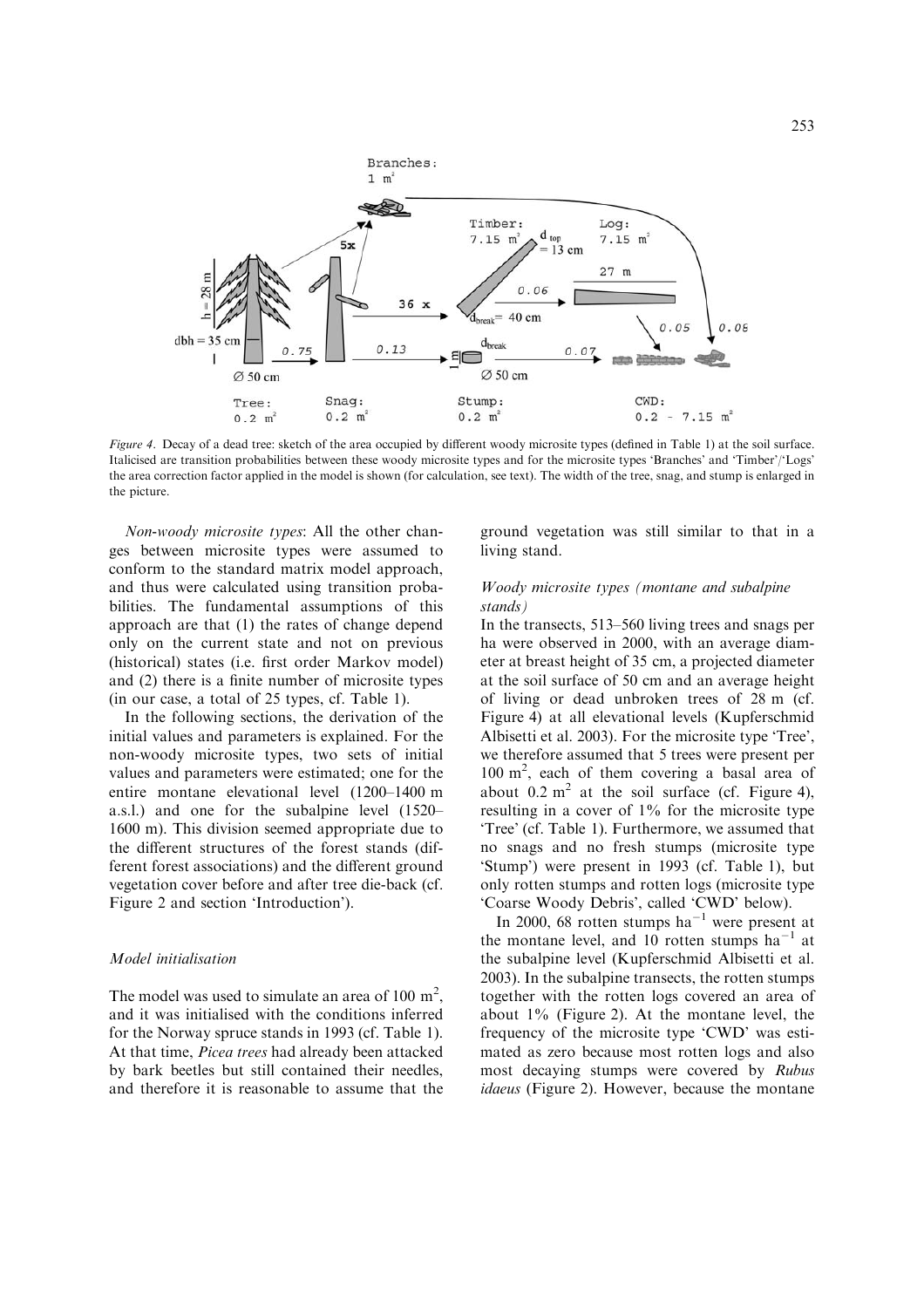level had been managed more heavily than the subalpine level, we expected fewer logs (but more stumps) on the montane level, and therefore  $1\%$ was judged to be a good estimate also for the abundance of the microsite type 'CWD' on the montane Gandberg for the year 1993 (cf. Table 1). We assumed that very few branches were present on the forest floor in 1993, and hence we set the initial frequency of the microsite type 'Branches' to zero (cf. Table 1).

Finally, an estimate of the microsite type 'Root' had to be calculated. Picea abies trees on the Gandberg are characterised by large amounts of roots at the soil surface or on boulders. We assumed that the microsite type 'Root' occupies  $0.8 \text{ m}^2$  per tree, thus resulting in a total of  $4\%$ 'Root' cover for the 5 trees/100  $m<sup>2</sup>$  (cf. Table 1).

#### Non-woody microsite types on the montane level

The non-woody microsite types include all other microsite types present on the Gandberg forest such as 'Boulders', 'Bare Soil' and all types with plant cover. Almost no quantitative information was available on the frequency of these microsite

types prior to tree death. The only data available were from three  $1 \text{ m} \times 1 \text{ m}$  ground vegetation cover assessments carried out by Kägi (1992) and from the 24 permanent plots since summer 1994 (Figure 5, Kupferschmid 2002). The following strategy was used to derive the initialisation values for the year 1993 (cf. Table 1): (1) from the comparison of the data of Kägi  $(1992)$  with the permanent plot data in 1994, it seemed likely that only the cover of Oxalis acetosella had increased considerably between tree death and spring 1994, as a consequence of tree defoliation; (2) the permanent plots were quite small, and hence they neither included snags nor large boulders. Therefore, the transect data recorded in the year 2000 (cf. Figure 2) were used to estimate the microsite types 'Boulder' and 'MossBoulder' (i.e. Moss + Boulder in Figure 2 minus the mosses in Figure 5).

Non-woody microsite types on the subalpine level In contrast to the montane level, the initialisation values of the subalpine level (cf. Table 1) were estimated from the cover of the microsite types underneath groups of living Picea abies trees in



Figure 5. Succession observed in the permanent plots on the Gandberg site. Only the cover of the most frequent plants, boulders, bare soil and logs was used here to calculate total cover, which exceeded 200%. Note that these are not microsite types, but percentage of areas covered with a plant in percent of total cover (sum of all these percentages). Modified after Kupferschmid (2002).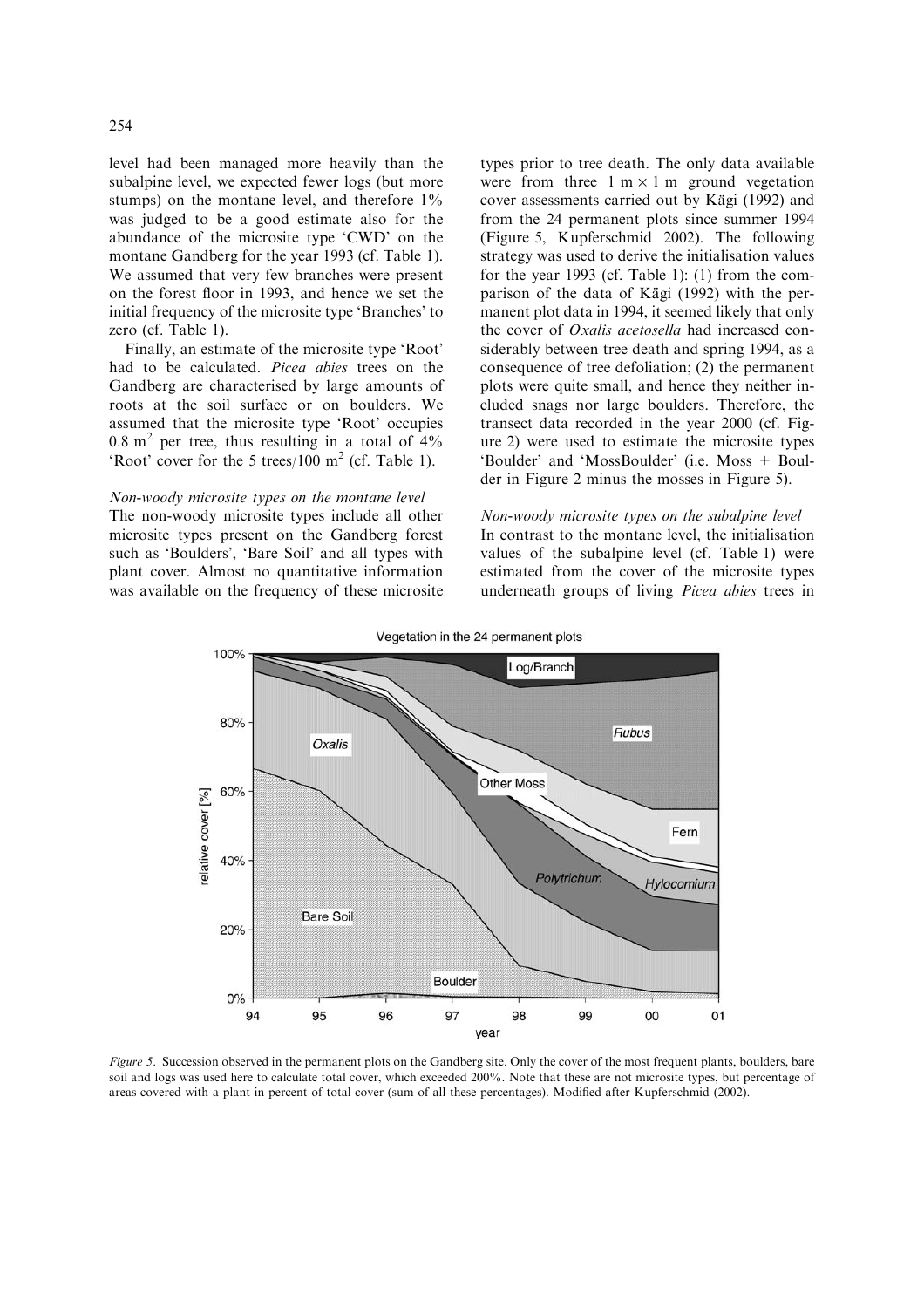2000 in the transects at the upper subalpine level (living stands, Figure 2). There, Polytrichum formosum and P. alpinum were far more abundant than all the other mosses (Kupferschmid 2001). We therefore assigned almost all (i.e. 98%) moss microsite types to the microsite type 'Polytrichum' (cf. Table 1).

# Model parameterisation

# Transition probabilities involving woody microsite types (cf. Figure 4)

Tree–Snag. After the lethal bark beetle infestation, trees lost their needles during the first year (i.e. defoliation) and the fine brushwood until the end of the second year. In the literature, a time lag of at least 2–3 years was reported for Picea until woody decomposition started, i.e. until mass loss occurred (e.g., Harmon et al. 1986, Shorohova and Shorohova 2001; Tarasov and Birdsey 2001). For our model, a time lag of 3 years was assumed, i.e. 98.5% of the dead trees were assumed to have lost their needles and fine brushwood after 3 years. Using an exponential decay curve, this results in a transition probability from the microsite type 'Tree' to 'Snag' of about  $0.75 \text{ yr}^{-1}$  (i.e.  $1-(\text{tree}_{t=3}/\text{tree}_0)^{1/t} = 1-(1.5/100)^{1/3} \approx 0.75 \text{ yr}^{-1}$ cf. Figure 4).

Snag–Stump. In the strip transects, about 25% of the trees were broken below 10 m above the ground in the year 2000, and 50% of the trees were broken close to the tree top or at least higher than 10 m (Kupferschmid Albisetti et al. 2003). Classifying only the former as 'broken' and the latter as '1/3 broken', 42% of the snags had changed to stumps in the 4 years between the end of the time lag (see above) and the year 2000. The decay rate from the microsite type 'Snag' to 'Stump' was therefore calculated (again assuming an exponential decay curve) as a constant of 0.13  $yr^{-1}$  (cf. Figure 4). This is well within the range of decay rates reported by Harmon et al. (1986).

Stump–CWD (coarse woody debris), Log–CWD, Branch–CWD and Root–CWD. According to the literature, the decay rate of Picea abies logs is between  $0.016$  and  $0.05 \text{ yr}^{-1}$  (Shorohova and Shorohova 2001; Tarasov and Birdsey 2001). Smaller diameter classes tend to decay faster than larger ones (Tarasov 1999). As conditions on the north-facing Gandberg are likely to be more humid than those in Russia, we estimated the decay rate for the microsite type 'Stumps' and 'Roots' into 'CWD' to be 0.07  $yr^{-1}$ , for 'Logs' 0.05  $yr^{-1}$ , and for 'Branches'  $0.08 \text{ yr}^{-1}$ .

Snags–Timber and non-woody microsites–Logs. In the model, an artificial state 'Timber' was defined to allow for a better simulation of the decay process from snags via 'hanging' logs  $($  = 'Timber') to the microsite type 'logs on the soil surface'  $($  = 'Logs', cf. Figure 4). When snags become stumps, 'Timber' is produced with the same probability, but the ground area occupied by 'Timber' is larger than that occupied by a snag, which is a consequence of the length of the logs. We assumed that on average, snags were 28 m tall (cf. section 'Initialisation') and had a point of breakage at 1 m above the forest floor (note that a snag may break several times before it finally breaks at this low height), resulting in a timber length  $(l<sub>timber</sub>)$  of 27 m and a diameter at the break point  $(d_{break})$  of 0.4 m (interpolated between the diameter at soil surface (0.5 m) and the dbh (0.35 m), cf. Figure 4). For the lying logs in the transects, we measured a diameter loss of 1 cm per 1 m of tree height (Kupferschmid Albisetti et al. 2003). Hence, according to Eq. (1) a log occupies an area (*a*) of approximately  $7.15 \text{ m}^2$ .

$$
a = ltime * \frac{dbreak + dtop}{2}
$$
  
= l<sub>time</sub> \*  $\frac{dbreak + (dbreak - (ltime * 0.1))}{2}$  (1)

$$
a = 27 * \frac{0.40 + (0.40 - (27 * 0.1))}{2} = 7.5 \,\text{m}^2
$$

Consequently, this area, which is created when the transition from a snag to a stump occurs, is about 36 times larger than that of 'Snags'  $(0.2 \text{ m}^2)$ , resulting in an area correction factor of 36 (cf. Figure 4).

In the permanent plots, hanging logs (i.e. our state 'Timber') first occurred in winter 1996/1997 (Kupferschmid 2002). In 2001, 25% of the logs lay directly on the ground, resulting in 6.5% areal cover by the microsite type 'Logs' (cf. Figure 1 in contrast to Figure 2, where timber, snags and stumps are merged, resulting in 12 and 19% total cover of woody microsite types on the montane and subalpine levels). The transition probability from 'Timber' to 'Logs' was therefore calculated as  $0.06 \text{ yr}^{-1}$ .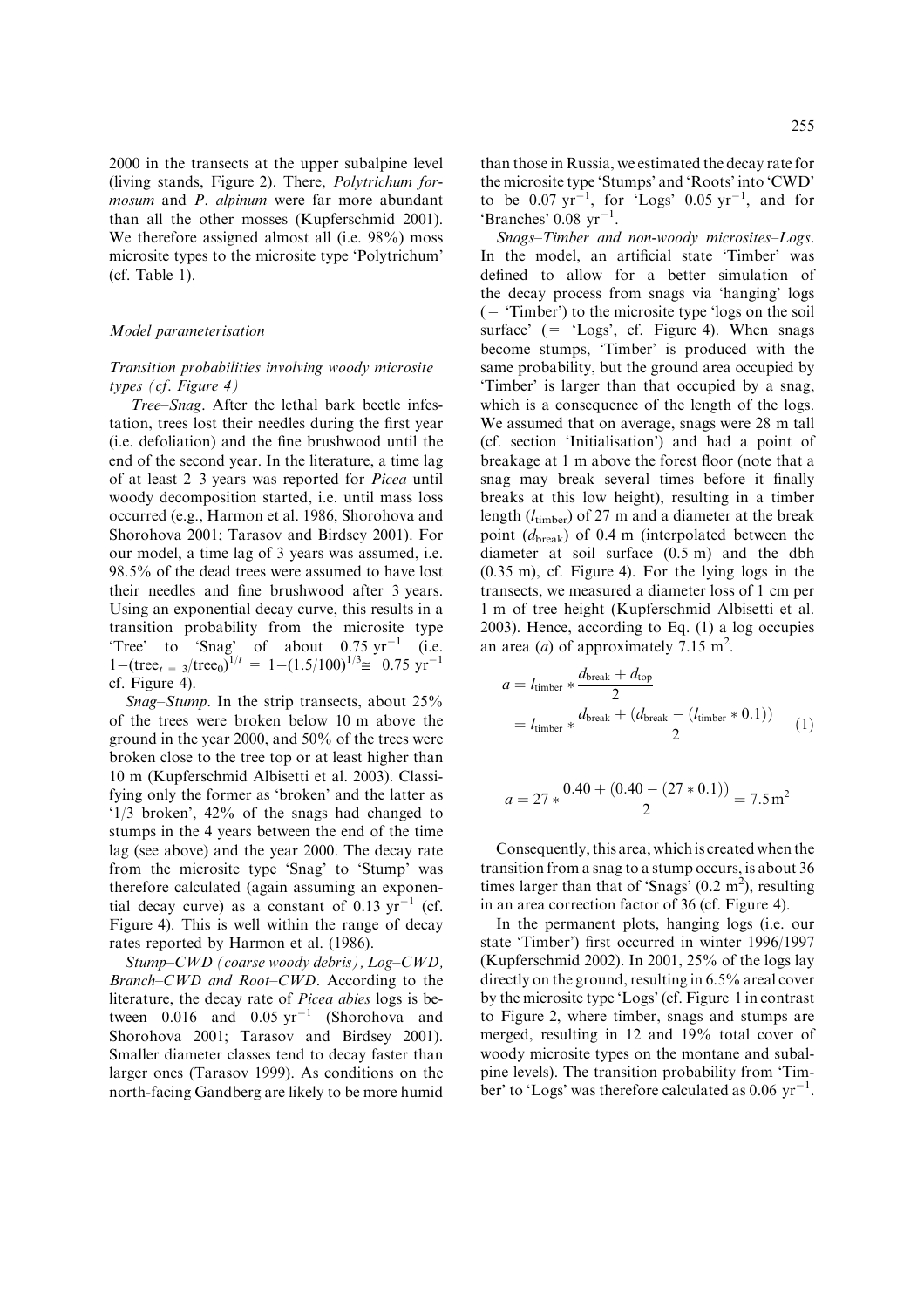The area newly covered by logs was assumed to reduce the cover of the microsite types 'Roots', 'CWD' and all non-woody microsite types (except for the microsite types 'Picea', 'Sorbus' and 'Betula') in proportion to their occurrence at a given time step.

Effects of branches on the frequency of nonwoody microsite types. We assumed that both 'Trees' and 'Snags' lost branches, and that in the year 2001 about 50% of the branches had fallen already (Kupferschmid, pers. obs.). As with logs, it was not 'Tree' and 'Snag' microsite types that changed into the microsite type 'Branches', but other non-woody microsite types were covered by fallen branches, and obviously this area was larger than the area of the 'Trees' and 'Snags' from which the branches originated. To take this into account, an area correction factor for the generation of branch microsites was estimated. Branches and fine brushwood were found to amount to about 8–13% of the merchantable timber mass (Dauber and Kreuzer 1979; Kramer and Krüger 1981) and about 10% of the total timber volume (Kaufmann 2001), respectively. With an average timber volume per tree of about  $1 \text{ m}^3$  (average  $dbh = 35$  cm, and using the local timber tariff of Schwanden), this led to  $0.5 \text{ m}^3$  of branches for the 5 trees per  $100 \text{ m}^2$ . With an average diameter of the branches of about 5 cm,  $10 \text{ m}^2$  would be covered by branches from 5 trees. However, we assumed that about 50% of the branches would lie on top of other branches, thus resulting in a maximum of about  $5 \text{ m}^2$  of the microsite type 'Branches' from these 5 trees. The 5 trees together covered  $1 \text{ m}^2$ , therefore the area correction factor for the surface area covered by branches was 5 (cf. Figure 4). We assumed that branches were mostly found below the former tree crowns. The area newly covered by branches was therefore assumed to reduce the area of the microsite types 'Bare Soil' and 'Oxalis', and only to a lower extent  $(1/3)$  also the area of the microsite types 'Polytrichum', 'Hylocomium' and 'Other Mosses', always in proportion to their occurrence at a given time step.

CWD–Picea, CWD–Betula and CWD–Sorbus. Picea abies height growth is fairly slow on coarse woody debris (Eichrodt 1969; Newsome et al. 1995), and seed years are infrequent at this elevation (Mencuccini et al. 1995), so that new recruitment cannot occur every year. Furthermore, Betula pendula and Sorbus aucuparia regeneration

was even less frequent on the Gandberg site than Picea regeneration (Kupferschmid et al. 2002). We therefore assumed a very small transition probability from 'CWD' to the microsite type 'Picea'  $(0.005 \text{ yr}^{-1})$  and an extremely small one to 'Betula' and 'Sorbus'  $(0.001 \text{ yr}^{-1})$ .

Root-Picea, Root-Betula and Root-Sorbus. Only Picea abies was assumed to be successful in establishing on roots. The transition probability from 'Root' to 'Picea' thus was set to an extremely small value  $(0.001 \text{ yr}^{-1})$ .

# Transition probabilities of non-woody microsite types at the montane level (cf. Table 2)

We primarily used the ground vegetation development observed in the permanent plots from 1994 to 2001 (Figure 5, Kupferschmid 2002) to parameterise the matrix model. The estimates of the transition probabilities (Table 2) were derived in three steps.

First step. The microsite type distributions in 1993 and in 2001 (cf. Table 1) were derived based on the proportions of microsite types in the permanent plots (Figures 1 and 5) and in transects at the montane and upper montane elevational level (Figure 2).

Second step. We made assumptions about the self-replacement probabilities of all microsite types based on the observed succession in the permanent plots (Table 1 and Figure 5) and additional information from a literature survey. The selfreplacement probabilities  $(p_{self})$  were calculated for each microsite type using Eq. (2) (cf. Caswell 2001).

$$
p_{\text{self}} = 1 - (1/\text{resTime}),\tag{2}
$$

where resTime is the residence time of a microsite type, i.e. the mean lifetime of this microsite type. As logs and branches normally fall onto nonwoody microsites, the residence times of these nonwoody microsite types were smaller than they would have been without the falling logs and branches. The effective self-replacement probabilities ( $p_{self eff}$ ) in the matrix sub-model (which is considered here separately from the decay submodel) are therefore the sum of the  $p_{\text{self}}$  calculated from the residence times (upper values in the diagonal of the matrix in Table 2) and the transitions into 'Logs' and 'Branches' (lower values in the diagonal of the matrix in Table 2). These transitions are calculated in the decay sub-model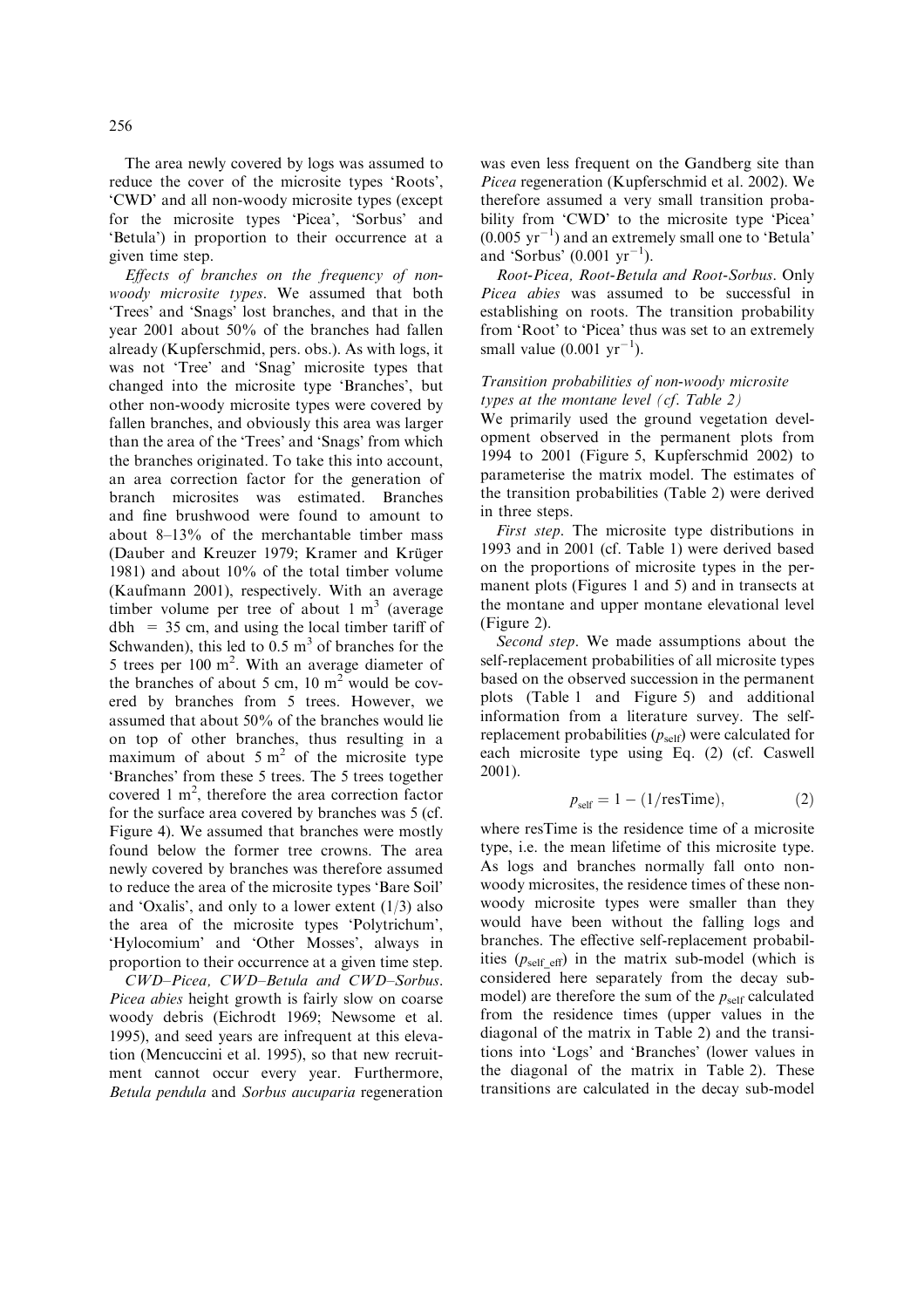|                                                |                    |                    |                    | Table 2. Transition matrix for the montane elevational level with all transition probabilities between non-woody microsite types. |                                                                                                                                       |                         |                        |                    |                                             |                 |                         |                                                          |                    |                        |                  |                 |              |     |
|------------------------------------------------|--------------------|--------------------|--------------------|-----------------------------------------------------------------------------------------------------------------------------------|---------------------------------------------------------------------------------------------------------------------------------------|-------------------------|------------------------|--------------------|---------------------------------------------|-----------------|-------------------------|----------------------------------------------------------|--------------------|------------------------|------------------|-----------------|--------------|-----|
| Microsites                                     | Soi                | Oxa                | Pol                | Hyl                                                                                                                               | Mos                                                                                                                                   | MoB                     | Bou                    | MoF                | Fer                                         | FeR             | <b>Rub</b>              | <b>MoR</b>                                               | Sam                | $\mathrm{Veg}$         | Gra              | Bet             | Sor          | Pic |
| Soi                                            | $0.333 +$<br>0.130 | $\circ$            | $\circ$            | $\circ$                                                                                                                           | $\circ$                                                                                                                               | $\circ$                 | $\circ$                | $\circ$            | $\circ$                                     | $\circ$         | $\circ$                 | $\circ$                                                  | $\circ$            | $\circ$                | $\circ$          | $\circ$         | ○            |     |
| Оха                                            | $\widetilde{0}$ .5 | $0.252 +$<br>0.130 | $\circ$            | $\circ$                                                                                                                           | $\circ$                                                                                                                               | $\circ$                 |                        | ⊂                  |                                             | ∊               | ⊂                       | $\circ$                                                  | 0                  | 0                      | ⊂                | $\circ$         |              |     |
| $_{\rm Pol}$                                   | 0.02               | 0.42               | $0.545 +$<br>0.065 | $\circ$                                                                                                                           | $0.005$                                                                                                                               | 0.005                   |                        |                    |                                             |                 | ⊂                       | ⊂                                                        | ⊂                  | 0                      |                  | ⊂               |              |     |
| $\rm H\!$                                      | 0.005              | $0.06$             | $\circ$            | $0.598 +$<br>1.065                                                                                                                | 0.005                                                                                                                                 | $0.001$                 | 0                      | ⊂                  |                                             |                 | 0                       | 0                                                        |                    |                        |                  | ⊂               |              |     |
| Mos                                            | 0.005              | 0.02               | $\circ$            | $\circ$                                                                                                                           | $0.598 +$<br>0.065                                                                                                                    | $\circ$                 |                        | 0                  |                                             |                 | ⊂                       | ⊂                                                        |                    |                        |                  | ⊂               |              |     |
| MoB                                            | $\circ$            | $\circ$            | $\circ$            | $\circ$                                                                                                                           | $\circ$                                                                                                                               | $^{+}$<br>0.959<br>0.03 | 0.02                   | 0                  |                                             |                 | ⊂                       | ⊂                                                        |                    | ⊂                      |                  | ⊂               |              |     |
| Bou                                            | $\circ$            | $\circ$            | $\bullet$          | $\circ$                                                                                                                           |                                                                                                                                       |                         | $^{+}$<br>0.95<br>0.03 | 0                  | 0                                           | ⊂               | 0                       | ⊂                                                        | 0                  | 0                      |                  | ⊂               |              |     |
| MoF                                            | $\circ$            | $\circ$            | 0.06               | 0.05                                                                                                                              | 0.15                                                                                                                                  |                         | $\circ$                | $+$ 0.9<br>0.03    | $\circ$                                     | $\circ$         | $\circ$                 | ○                                                        | $\circ$            | $\circ$                | ⊂                | ○               |              |     |
| Fer                                            | $\circ$            | 0.02               | $\circ$            | $\circ$                                                                                                                           |                                                                                                                                       |                         | 0                      | 0.05               | $+ 0.9 +$                                   | $\circ$         | $\circ$                 | $\circ$                                                  | 0.005              | 0.01                   | ⊂                | ⊂               |              |     |
| FeR                                            | $\circ$            | $0.07$             | 0.2                | 0.2                                                                                                                               | 0.09                                                                                                                                  |                         |                        | 0.02               | $\begin{array}{c} 0.03 \\ 0.07 \end{array}$ | $+$ 0.9<br>0.03 | 0                       | $\circ$                                                  | 0.01               | $\bullet$              | ⊂                | $\circ$         |              |     |
| Rub                                            | $\circ$            | $0.02\,$           | $\bullet$          | $\circ$                                                                                                                           | $\bullet$                                                                                                                             |                         |                        | 0                  | $\bullet$                                   | 0.05            | $0.876$ $\cdot$<br>0.03 | 0.06                                                     | $\bullet$          | 0.005                  | 0                | 0               | 0            |     |
| MoR                                            | $\circ$            | $\circ$            | 0.12               | 0.08                                                                                                                              | 0.08                                                                                                                                  |                         |                        | 0                  | $\circ$                                     | 0.02            | $\circ$                 | $\,{}^+$<br>0.896<br>0.03                                | $\circ$            | $\circ$                | 0                | 0               |              |     |
| Sam                                            | 0.001              | 0.001              | 0.001              | 0.001                                                                                                                             | $0.001$                                                                                                                               | ∊                       |                        | ⊂                  | 0                                           | $\circ$         | 0.001                   | $0.001$                                                  | 0.952<br>0.03      | 0.005                  | 0                | 0               |              |     |
| Veg                                            | 0.005              | 0.005              | 0.005              | 0.005                                                                                                                             | 0.005                                                                                                                                 | 0.001                   |                        |                    |                                             | 0               | $\bullet$               | $\bullet$                                                |                    | $^{+}$<br>0.03<br>0.95 | $\circ$          | $\circ$         |              |     |
| Gra                                            | 0.001              | 0.001              | 0.001              | 0.001                                                                                                                             | $0.001\,$                                                                                                                             | 0.001                   |                        | ⊂                  | 0                                           | ∊               | $0.001$                 | 0.001                                                    | $\circ$            |                        | $0.96 +$<br>0.03 | $\circ$         | ○            |     |
| Bet                                            | $\circ$ $\circ$    | 0.001              | 0.001              |                                                                                                                                   | $\bullet$                                                                                                                             | $0.001$                 |                        | ᅌ                  | $\circ$                                     |                 | $0.001\,$               | $0.001$                                                  | $0.001$            | $\circ$                | 0.005            | 0.97<br>$\circ$ | 0            |     |
| Sor<br>$\mathbf{Pic}$                          | $\circ$            | $\circ$<br>$\circ$ | 0.001<br>$0.001$   | $\circ \circ \circ$                                                                                                               | $\circ$                                                                                                                               | $0.001\,$<br>0.001      | $\circ$                | $\circ$<br>$\circ$ |                                             |                 | $0.001\,$<br>0.09       | 0.001<br>0.01                                            | $0.001\,$<br>0.001 | $\circ$                | 0.005<br>$\circ$ | 0.03            | 0.03<br>0.97 |     |
| Definitions and abbreviations of the microsite |                    |                    |                    | wires if are's and 'Bronchae' (lawer volues) are listed in the dioranal of the matrix                                             | types are listed in Table 1. Self-replacement transition probabilities (upper values) and the temporary constant transitions into the |                         |                        |                    | arran though thay hove not been             |                 |                         | malamantad in the model built on the software Stella Eos |                    |                        |                  |                 |              |     |

software Stella. For microsites 'Logs' and 'Branches' (lower values) are listed in the diagonal of the matrix, even though they have not been implemented in the model built on the software Stella. For microsites 'Logs' and 'Branches' (lower values) are listed in the diagonal of the matrix, even though they have not been implemented in the model built on the stimation of the transition probabilities, we refer to the text the estimation of the transition probabilities, we refer to the text and Kupferschmid Albisetti (2003).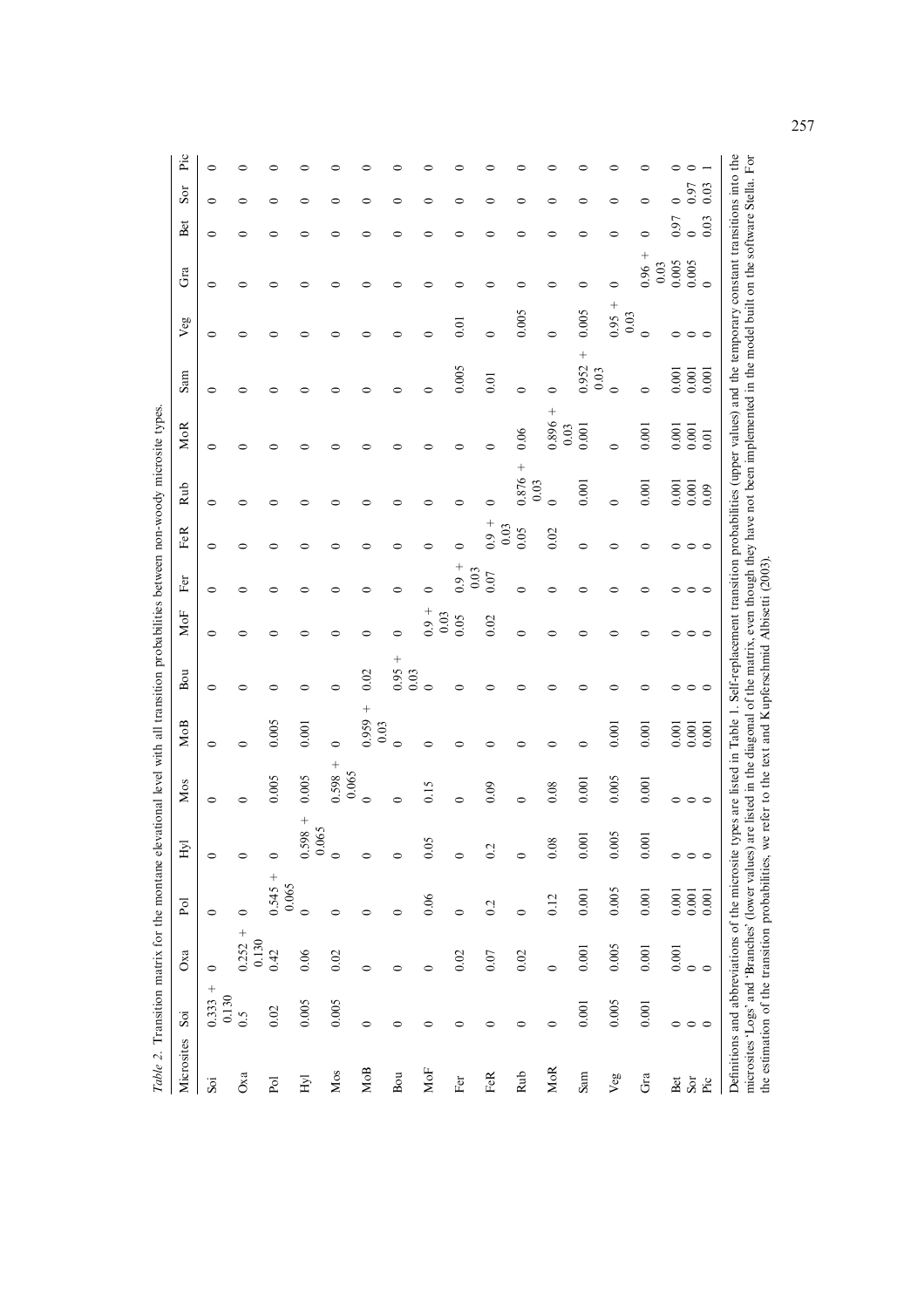(cf. section 'Parameterisation involving woody microsite types'), and they clearly vary over time. As in a standard matrix only constant parameters can be used, the transitions into the microsite types 'Logs' and 'Branches' were temporarily held constant during the estimation of all other transition probabilities. The transitions into the microsite type 'Logs' were set to 0.03 and into 'Branches' to 0.1 (for 'Bare Soil' and 'Oxalis') and 0.035 (for 'Polytrichum', 'Hylocomium' and 'Other Mosses'), respectively (lower value in the diagonal in the matrix in Table 2).

The residence times (resTime) could often be estimated from the mean time a plant dominated or was frequent in the permanent plots (Figure 5, Kupferschmid 2002). In Kupferschmid Albisetti (2003), the derivation of every single residence time is explained in detail.

Third step. We made additional assumptions regarding the possible transitions between all the non-woody microsite types based on the ground vegetation succession in the permanent plots (Table 1 and Figure 5) and data from the literature. The following set of assumptions was used to estimate these transition probabilities (cf. Table 2):

– In a transition matrix, the column total must always equal 1, therefore the sum of all the transition probabilities from one specific microsite type into all *other* microsite types  $(p_{other})$  is constrained by

$$
p_{\text{other}} = \sum p_{ij} = 1 - p_{\text{self\_eff}}, \tag{3}
$$

where  $p_{ij}$  denotes the transition between all nonwoody microsite types  $(i \text{ and } j)$  (cf. Table 2).

- Succession is assumed to always move forward and not backward. For example, 'Bare Soil' cannot arise out of 'Rubus', 'Fern' or the other microsite types into which it changed in early succession; similarly, the mosses lost underneath Rubus idaeus cannot regrow.
- Large values of transition probabilities were estimated to an accuracy of 1%; very small transition probabilities were assumed to be  $0.005$  yr<sup>-1</sup>, and extremely small transition probabilities were assumed to amount to 0.001  $\text{yr}^{-1}$ .

In Kupferschmid Albisetti (2003), the derivation of every single transition probability is explained in detail.

Transition probabilities of non-woody microsite types at the subalpine level (cf. Table 3)

A procedure similar to the one for the montane level was used. However, we primarily used the data from the strip transect at the upper subalpine level (Figure 2), because no data from permanent plots were available for the subalpine level. Again, the derivation of every single transition probability is explained in detail in Kupferschmid Albisetti (2003), and the final values are shown in Table 3.

# Validation data

In spring 2001, the percent cover of the same 25 microsite types as in the permanent plots (cf. Table 1) was estimated using the line-intercept method in Norway spruce stands in which Picea trees had died in 1993 (for a description of the method see e.g., Canfield 1941; Parker and Savage 1944). Sampling took place at four elevational levels (lower montane: 1220–1280 m a.s.l., upper montane: 1310–1370 m, lower subalpine: 1460– 1520 m, upper subalpine: 1540–1600 m). At each of the four elevational levels, eight groups of lines were selected randomly. Each group contained four lines 10 m long which were parallel ('E–W'), perpendicular ('N–S') and at an angle of  $45^{\circ}$  to the contour lines ('N–W', 'N–E'). Along these 128 lines (four elevational levels  $\times$  8 groups  $\times$  4 lines per group), the length of each microsite type was measured with a measuring tape. From the lengths measured, the frequency of each microsite type was calculated. The set of four lines at each location was chosen so as to minimise errors due to vertically and horizontally different dimensions of the various microsite types.

As the frequencies of all microsite types were very similar on the montane elevations (Kupferschmid and Bugmann 2005), we evaluated the model simulations against a validation data set that comprised the entire montane level. In contrast, the validation data of the lower subalpine level represent the ground vegetation of a transition zone between montane and subalpine vegetation (see e.g., Figure 6, cf. Kupferschmid and Bugmann 2005). We therefore evaluated the model separately against the data from the lower subalpine and the upper subalpine level (see section Results, Figure 6, Table 4).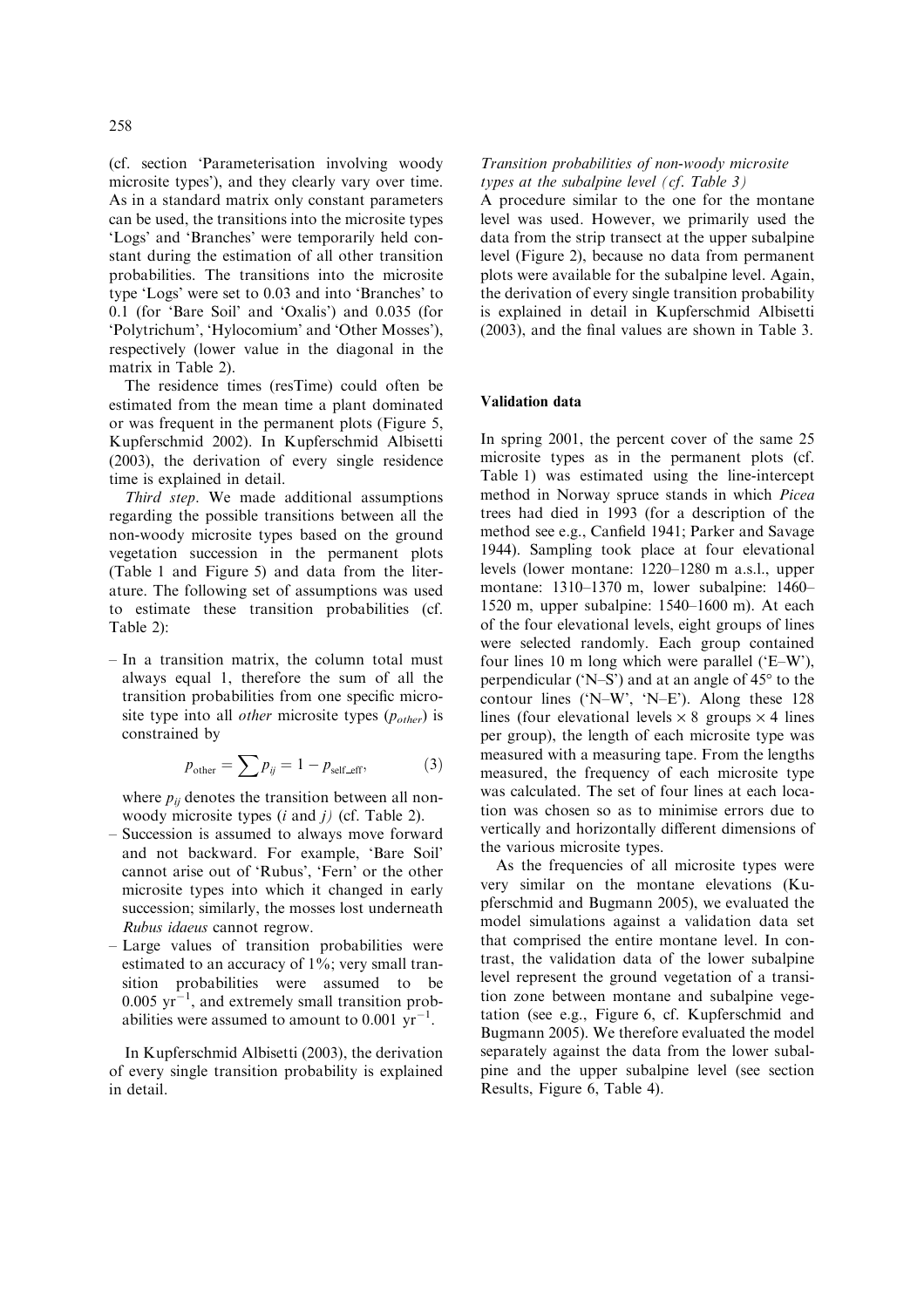|                         |                                               |                                                      | There 2. The means the research of the same of     |                                        | yauonai ivvii.   |                    |                  |                                                      |                                                            | is a fine of the company of the company of the company of the company of the company of the company of the company of the company of the company of the company of the company of the company of the company of the company of |                                             |                                                                 |                                               |                                                        |                                                  |         |             |     |
|-------------------------|-----------------------------------------------|------------------------------------------------------|----------------------------------------------------|----------------------------------------|------------------|--------------------|------------------|------------------------------------------------------|------------------------------------------------------------|--------------------------------------------------------------------------------------------------------------------------------------------------------------------------------------------------------------------------------|---------------------------------------------|-----------------------------------------------------------------|-----------------------------------------------|--------------------------------------------------------|--------------------------------------------------|---------|-------------|-----|
| Microsites              | Soi                                           | Oxa                                                  | Pol                                                | $\rm _H$                               | Mos              | MoB                | Bou              | MoF                                                  | Fer                                                        | FeR                                                                                                                                                                                                                            | <b>Rub</b>                                  | MoR                                                             | Sam                                           | Veg                                                    | Gra                                              | Bet     | Sor         | Pic |
| $\rm Soi$               | $\begin{array}{c} 0.618 \\ 0.13 \end{array}$  | $\circ$                                              | $\circ$                                            | $\circ$                                | $\circ$          | $\circ$            | $\circ$          | $\circ$                                              | $\circ$                                                    | $\circ$                                                                                                                                                                                                                        | $\circ$                                     | $\circ$                                                         |                                               | $\circ$                                                | $\circ$                                          | $\circ$ | $\circ$     |     |
| Oxa                     |                                               | $\begin{array}{c} 0.801 \\ 0.13 \\ 0.04 \end{array}$ | $\circ$                                            | $\circ$                                |                  | $\circ$            |                  |                                                      |                                                            |                                                                                                                                                                                                                                |                                             |                                                                 |                                               |                                                        |                                                  |         |             |     |
| $_{\rm Pol}$            | 0.2                                           |                                                      | $0.852 +$<br>0.065                                 | $\circ$                                |                  | 0.01               |                  |                                                      |                                                            |                                                                                                                                                                                                                                |                                             |                                                                 |                                               |                                                        |                                                  |         |             |     |
| $\rm Hyl$               | $0.001\,$                                     | $\circ$                                              |                                                    | $\frac{1}{2}$<br>$\frac{0.872}{0.065}$ |                  | $\circ$            |                  |                                                      |                                                            |                                                                                                                                                                                                                                |                                             |                                                                 |                                               |                                                        |                                                  |         |             |     |
| ${\rm\bf Mo}{\rm\bf s}$ | 0.005                                         | $\circ$                                              |                                                    |                                        | 0.065<br>$+$ 0.9 | $\circ$            |                  |                                                      |                                                            |                                                                                                                                                                                                                                |                                             |                                                                 |                                               |                                                        |                                                  |         |             |     |
| $_{\rm MoB}$            | $\circ$                                       | $\circ$                                              | $\circ$                                            | $\circ$                                |                  | 0.958<br>0.03      | 0.02             |                                                      |                                                            |                                                                                                                                                                                                                                |                                             |                                                                 |                                               |                                                        |                                                  |         |             |     |
| Bou                     | $\circ$                                       | $\circ$                                              |                                                    | $\circ$                                |                  |                    | $0.95 +$<br>0.03 |                                                      |                                                            |                                                                                                                                                                                                                                |                                             |                                                                 |                                               |                                                        |                                                  |         |             |     |
| $\mathbf{MoF}$          | $\circ$                                       | $\circ$                                              | $0.07$                                             | $0.06\,$                               |                  | $\circ$            |                  | $\begin{array}{c} 0.929 \\ 0.03 \\ 0.04 \end{array}$ |                                                            | 0                                                                                                                                                                                                                              |                                             |                                                                 |                                               | 0.05                                                   |                                                  |         |             |     |
| $\rm Fer$               | 0.035                                         | $0.02\,$                                             | $\overline{\phantom{0}}$                           | $\circ$                                |                  |                    |                  |                                                      | 0.969                                                      | 0                                                                                                                                                                                                                              | $\circ$                                     | 0                                                               |                                               | 0.04                                                   |                                                  |         |             |     |
| $_{\rm FeR}$            | $0.001\,$                                     | $0.001\,$                                            | $0.001\,$                                          | $0.001\,$                              |                  |                    |                  | 0.001                                                | $\!\!\!\begin{array}{c} 0.03 \\ 0.001 \end{array}\!\!\!\!$ | $\frac{0.965}{0.03}$                                                                                                                                                                                                           | 0.005                                       | 0.001                                                           |                                               |                                                        |                                                  |         |             |     |
| $\rm{Rub}$              | $0.001\,$                                     | $0.001\,$                                            | $\overline{a}$                                     | $\circ$                                |                  |                    |                  | $\circ$                                              | $\circ$                                                    | $\circ$                                                                                                                                                                                                                        | $\begin{array}{c} 0.96 \\ 0.03 \end{array}$ | $\circ$                                                         | 0.005                                         |                                                        |                                                  |         |             |     |
| $_{\rm MoR}$            | $\overline{a}$                                | $\overline{a}$                                       | $0.001\,$                                          | $0.001\,$                              |                  |                    |                  |                                                      |                                                            | $\circ$                                                                                                                                                                                                                        |                                             | $^{+}$<br>$\begin{array}{c} 0.967 \\ 0.03 \\ 0.001 \end{array}$ | 0.005                                         | 0                                                      |                                                  |         |             |     |
| Sam                     | $0.001\,$                                     | $0.001\,$                                            | $\circ$                                            | $\circ$                                |                  |                    |                  |                                                      |                                                            | 0.005                                                                                                                                                                                                                          | 0.005                                       |                                                                 | $0.95 +$<br>0.03                              |                                                        |                                                  |         |             |     |
| $\mathbf{Veg}$          | $0.001$                                       | $0.001\,$                                            | $\circ$                                            | $\overline{a}$                         |                  |                    |                  |                                                      |                                                            | $\circ$                                                                                                                                                                                                                        |                                             |                                                                 |                                               | $^{+}$<br>$\begin{array}{c} 0.878 \\ 0.03 \end{array}$ | $\circ$                                          |         |             |     |
| $\operatorname{Gra}$    | 0.005                                         | $0.005$                                              | 0.005                                              | $0.001\,$                              | 0.035            | 0                  |                  |                                                      |                                                            |                                                                                                                                                                                                                                |                                             | 0.001                                                           |                                               |                                                        | 0.969<br>0.03                                    |         |             |     |
|                         |                                               |                                                      |                                                    |                                        |                  |                    |                  |                                                      |                                                            |                                                                                                                                                                                                                                |                                             |                                                                 |                                               |                                                        | $\overline{\phantom{0}}$                         |         |             |     |
| Bet<br>Sor<br>Pic       | $\begin{array}{c} 0.001 \\ 0.001 \end{array}$ | $\circ \circ \circ$                                  | $\begin{array}{c} 0 \\ 0.001 \\ 0.005 \end{array}$ | $\circ \circ \circ$                    |                  | $0.001$<br>$0.001$ |                  | $\circ$                                              |                                                            | $\circ$                                                                                                                                                                                                                        |                                             |                                                                 | $\begin{array}{c} 0.005 \\ 0.005 \end{array}$ | 0.001<br>0.001                                         | $\begin{smallmatrix} 0.001\ 0 \end{smallmatrix}$ |         | 0.03<br>Ò.0 |     |

Table 3. Transition matrix for the subalpine elevational level. The structure of the table is identical to that of Table 2. Table 3. Transition matrix for the subalpine elevational level. The structure of the table is identical to that of Table 2. 259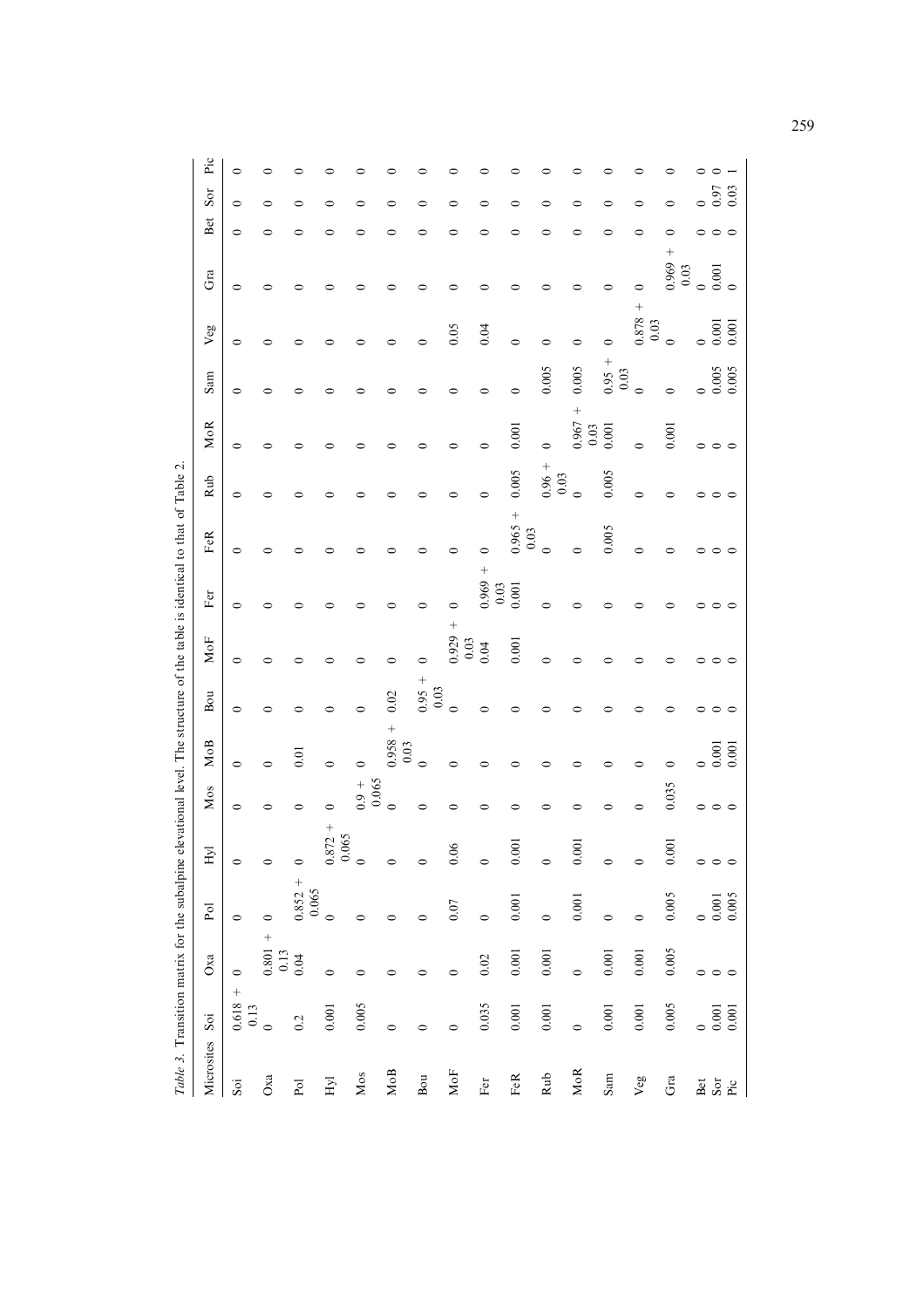

Figure 6. Model validation: simulated microsite type frequencies after 8 simulation years (white bars) performed with the montane and subalpine initialisation and parameterisation set, respectively. Observed microsite type frequencies in 2001 (validation sampling) are represented by vertical lines, where the ends of these lines are the 25%- and 75%-quartiles and the points the mean values at the entire montane level ( $n = 16 \times 4$  lines), the lower subalpine level (transition zone,  $n = 8 \times 4$  lines) and the upper subalpine level ( $n = 8 \times 4$ lines) of the Gandberg site.

### Model implementation and simulation experiments

The model was implemented with the software STELLA (a software for model-building and simulation, High Performance Systems 2001), using array structures for the 'matrix' part of the model. Therefore, in contrary to a 'real' matrix, no self-replacement was modelled explicitly. For the integration, Euler's method (cf. High Performance Systems 2001) was used with a time step of one year (discrete time model).

Firstly, simulations were performed over 8 years (1993–2001) with both sets of initial values and parameters, i.e. with the transition matrices parameterised for the montane (cf. Table 2) and subalpine (cf. Table 3) levels. These simulations enable (i) a verification of the model (comparison with data from the permanent plots from 1994 to 2001 and data from strip transects in 2000) and (ii) a validation of the model (comparison with the independent data from 2001 that were sampled for model validation).

Secondly, long-term (i.e. 25 years) simulations were performed (i) to test the model behaviour in the long run (i.e. sensitivity analysis) and (ii) to evaluate the future succession of the montane and subalpine stands on the Gandberg site.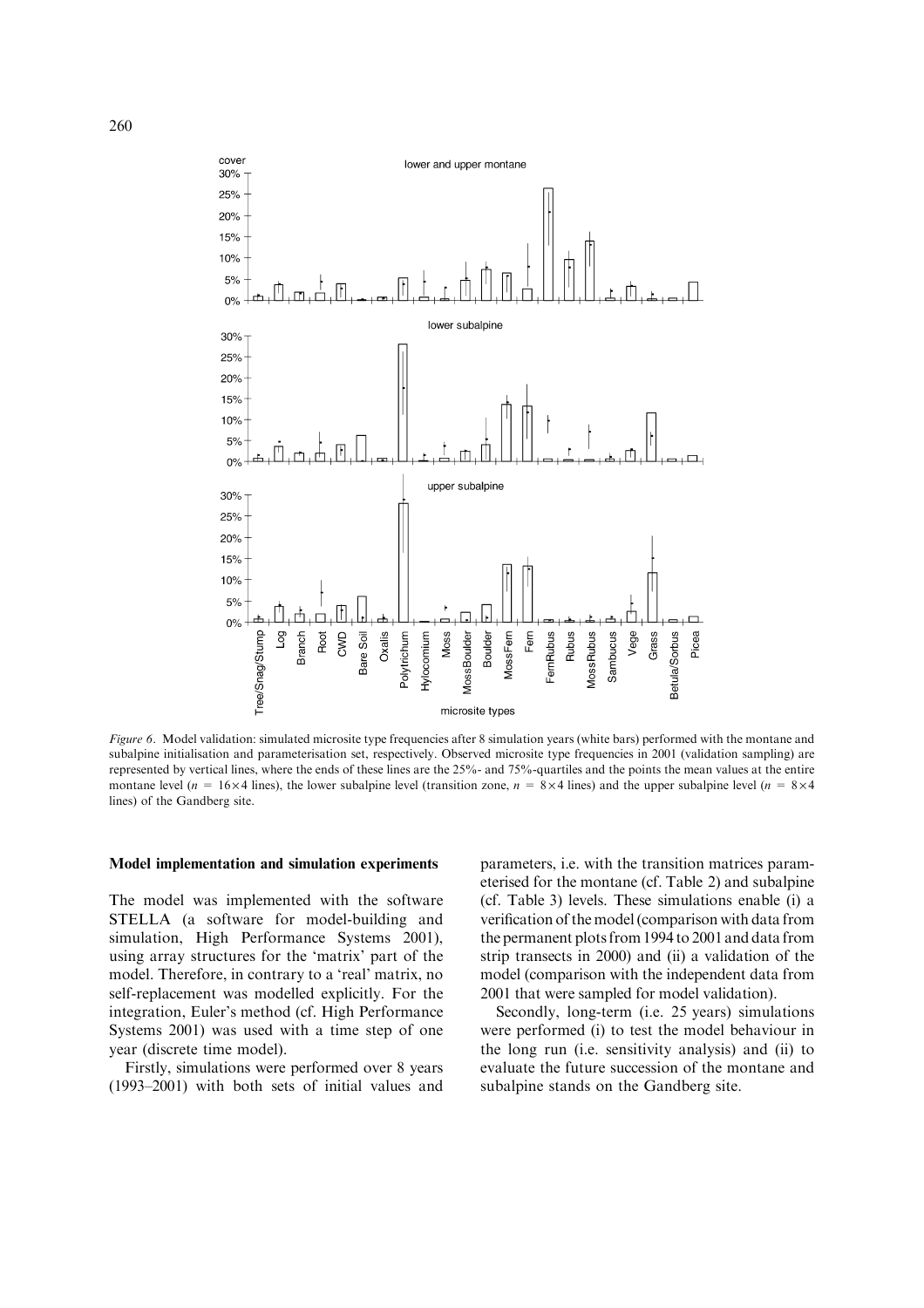|                     | Similarity index |           |       |
|---------------------|------------------|-----------|-------|
|                     | Montane          | Subalpine |       |
|                     | Mean             | Lower     | Upper |
| Tree/Snag/Stump     | 0.8              | 0.7       | 0.8   |
| Log                 | 1.0              | 0.9       | 1.0   |
| <b>Branch</b>       | 0.9              | 1.0       | 0.9   |
| Root                | 0.6              | 0.6       | 0.4   |
| <b>CWD</b>          | 0.8              | 0.8       | 0.8   |
| Bare Soil           | 0.7              | 0.0       | 0.3   |
| Oxalis              | 0.7              | 0.4       | 0.9   |
| Polytrichum         | 0.8              | 0.8       | 1.0   |
| Hylocomium          | 0.3              | 0.2       | 0.4   |
| Moss                | 0.2              | 0.4       | 0.4   |
| MossBoulder         | 1.0              | 1.0       | 0.3   |
| Boulder             | 1.0              | 0.9       | 0.4   |
| MossFern            | 0.9              | 1.0       | 0.9   |
| Fern                | 0.5              | 0.9       | 1.0   |
| FernRubus           | 0.9              | 0.1       | 0.8   |
| Rubus               | 0.9              | 0.2       | 0.7   |
| MossRubus           | 1.0              | 0.1       | 0.4   |
| Sambucus            | 0.4              | 0.8       | 0.7   |
| Other Vegetation    | 1.0              | 1.0       | 0.7   |
| Grass               | 0.5              | 0.7       | 0.9   |
| Betula/Sorbus       | 0.0              | 0.0       | 0.0   |
| Picea               | 0.0              | 0.0       | 0.0   |
| Total 22 microsites | 0.7              | 0.6       | 0.6   |

Table 4. Similarity index  $(s_i)$  for each microsite type i on the entire montane, and both subalpine elevational levels according to Eq. 4 (see text for details).

Note that the ground vegetation on the lower subalpine level of the Gandberg site represented a transition between the montane and upper subalpine vegetation.

# Simulation results

# Montane level

# Comparison with estimated microsite frequencies (model verification)

First, we compared the simulated microsite frequencies after 8 simulation years with the estimated microsite frequencies for the year 2001. The latter data were based on the frequencies in the permanent plots and the strip transects in the year 2001 (cf. Table 1). Note that this is not a validation of the model, but a check whether the estimated parameters yield the simulation result we desired, and therefore it is a check of the plausibility of the estimated transition probabilities for the Gandberg site.

On the montane level, the simulated microsite frequencies (white bars in Figure 6) corresponded quite well with the estimated microsite frequencies (Table 1). Only the amount of the microsite type 'Picea' was overestimated strongly in the model (but see sensitivity analysis).

# Comparison with independent field data (model validation)

In a next step, we compared the simulated frequencies after 8 simulation years with the microsite frequencies sampled along lines in 2001 on the two montane levels of the Gandberg site (validation data set). An index of similarity  $(s)$  was calculated using Eq. (4), similar to Bugmann (1994) and Badeck et al. (2001):

$$
s = \frac{\sum_{i=1}^{22} (s_i)}{22}, \text{ where } s_i
$$
  
= 1 -  $\left(\frac{|\text{ validation}_i - \text{simulation}_i|}{\text{validation}_i + \text{simulation}_i}\right)$ , (4)

where *i* stands for the 25 microsite types ('Tree', 'Snag' and 'Stump' were lumped and so were 'Sorbus' and 'Betula'). The similarity index can take values between 0 and 1, where 1 corresponds to a total agreement between the simulation and the validation data. Results are shown in Table 4.

The distribution of microsite types was quite similar after 8 years of simulation (white bars in Figure 6) compared with the field data in 2001 (points in Figure 6). Overall, the similarity indices s amounted to 0.7 (Table 4). However, with the assumptions we used, the model strongly underestimated the frequency of the microsite types 'Root', 'Hylocomium', 'Other Mosses', 'Fern', 'Sambucus' and 'Grass' ( $s_i \leq 0.6$ , cf. Figure 6 and Table 4). In contrast, the frequency of the microsite type 'Picea' was overestimated considerably (Figure 6), as it was not found at all on the Gandberg site in 2001. However, it has to be kept in mind that in the microsite type assignment during the validation sampling, moss microsites that contained Picea saplings of up to 40 cm in height were still counted as moss microsite types (cf. Table 1). Furthermore, the transition between 'Rubus' and 'Picea' is gradual in nature, i.e. there is a rather long time when both species co-dominate the microsite, whereas in the model this boundary is discrete.

Applying Mann–Whitney  $U$  tests separately for each of the 25 microsites, no significant difference could be found between the mean frequency in the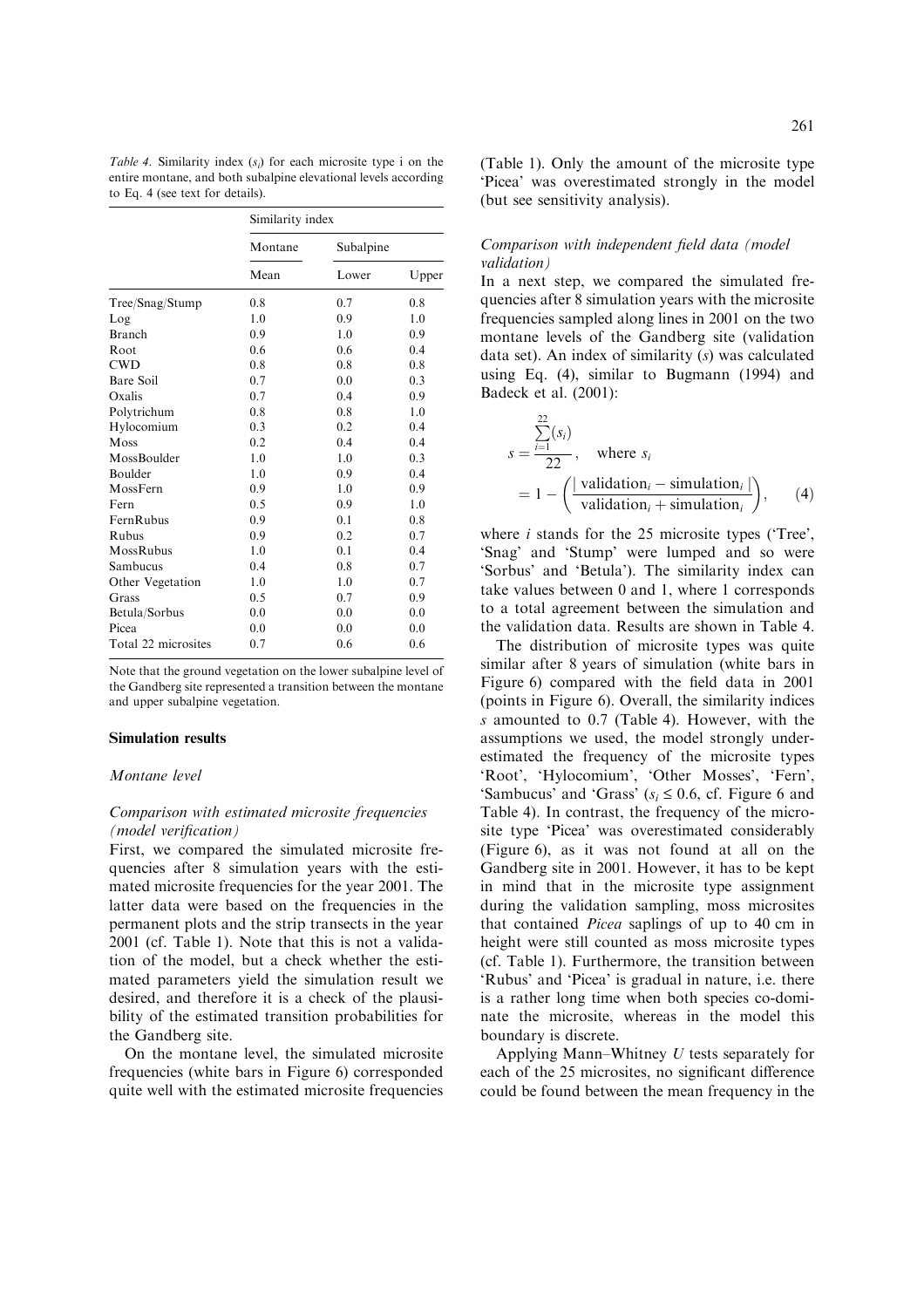

262



Figure 7. Short-term simulation of the frequencies of the most important microsite types on the montane level (a) and subalpine level (b). Some microsite types were pooled for better comparison of the first 8 years with the results from permanent plots of the Gandberg site (Figure 5) and simpler conclusions for the later years (e.g. Rubus represents 'Rubus', 'MossRubus' and 'FernRubus').

Gandberg in 2001 (16 groups, each representing a mean of 4 lines) and the simulated value 8 years after tree death ( $p \ge 0.05$ ).

# Subalpine level

# Comparison with estimated microsite frequencies (model verification)

The simulated microsite frequencies after 8 simulation years on the subalpine level (Figure 6, white bars) coincide quite well with the estimated microsite frequencies on the upper subalpine level based on the transects (Table 1). Nevertheless, the amount of the microsite type 'Grass' was overestimated and that of 'Polytrichum' underestimated with the model (Figure 6, white bars) compared with the estimates for the subalpine level in 2001 (Table 1, but see sensitivity analysis).

# Comparison with independent field data (model validation)

The distribution of microsite types was quite similar after 8 simulation years for the subalpine level compared with the field data sampled along lines in 2001 on the lower and upper subalpine levels (Figure 6, Table 4:  $s = 0.6$ ,  $p \ge 0.05$  in Mann– Whitney  $U$  tests). However, with the assumptions we used, the simulation for the subalpine level considerably  $(s_i \leq 0.6)$  underestimated the frequency in the microsite types 'Root', 'Hylocomium', 'Other Mosses' and MossRubus. In contrast, the microsite type 'Bare Soil' was overestimated (Figure 6 and Table 4). As we parameterised our subalpine model with data from the transect in the upper subalpine zone, the simulation considerably underestimated the microsite type frequencies of 'FernRubus', 'Rubus' and 'MossRubus' of the transition zone, i.e. the lower subalpine level (Figure 6 and Table 4). On the upper subalpine level, however, the site was less rocky than simulated, resulting in an overestimation of 'Boulder' and 'MossBoulder' in the model compared with the field data (Figure 6 and Table 4).

# Time course of succession

#### Comparison with permanent plot data

For the montane level, we were able to compare the temporal sequence of plant cover in the permanent plots (Figure 5) with those of the microsite type frequencies during the first 8 simulation years (left part of Figure 7a). The abundance of the various microsite types over time was in quite good agreement with the dominance of plants in the Gandberg forest. However, the microsite type 'Rubus' and in particular 'CWD' and 'Picea' emerged too quickly in the simulation (cf. Figure 5 and left part of Figure 7a).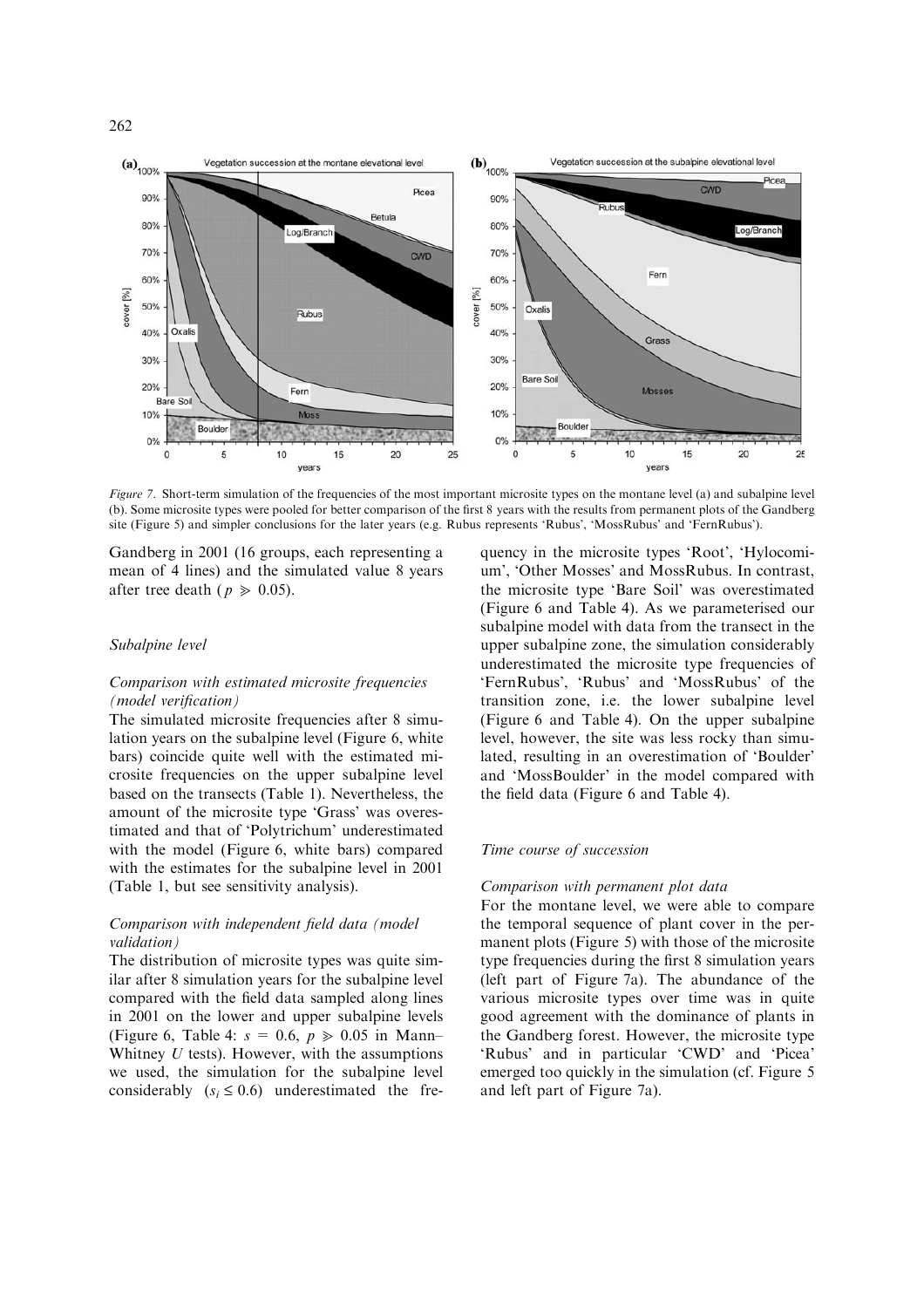# Sensitivity analysis

As mentioned above, the microsite type 'Picea' emerged too quickly and was overestimated in the model using the parameters for the montane level. We therefore decreased the transition probability from the microsite type 'Rubus' into 'Picea' in a stepwise manner from  $0.09 \text{ yr}^{-1}$  (Table 2) to  $0.001 \text{ yr}^{-1}$ . As a consequence, after 8 simulation years the frequency of the microsite type 'Rubus' increased from 10 to 13%, while 'Picea' decreased from 4 to 1%. After 25 years, the 99% decrease in the transition probability resulted in a 82% decrease of the frequency of 'Picea' (28% vs. 5% 'Picea' cover). This effect was caused by the higher self-replacement probability of 'Rubus'.

In the model with the parameters for the subalpine level, the microsite 'Grass' was overestimated considerably. We therefore decreased the transition probability from the microsite type 'Polytrichum' into 'Grass' in a stepwise manner from  $0.005 \text{ yr}^{-1}$  (Table 3) to  $0.001 \text{ yr}^{-1}$ . This modification caused an increase in the frequency of 'Polytrichum' of 1% and a decrease in 'Grass' of the same amount. Both changes lasted from the 7th simulation year until the end of the simulation (25 years).

These two simple examples of sensitivity analyses show that our model is fairly sensitive to the values of the transition probabilities. However, as the simulation results match well the actual frequencies on the Gandberg site (validation data set), we are confident that the model can be used with the current parameter set for the montane and the subalpine levels to simulate the microsite frequencies of about the first 25 years. It is noteworthy that the steady state of this modified matrix model is equivalent to a 100% dominance of the microsite type 'Picea', which obviously is not realistic and thus limits the temporal domain of model applicability to a few decades.

#### Simulations over 25 years

Simulation results over longer time periods (25 years) are shown in Figure 7a and b. At the montane level, the various microsite types with raspberry (Rubus idaeus) are projected to continue to dominate the ground vegetation in the future (Figure 7a). However, according to the model, Rubus will slowly be substituted by a new forest dominated almost exclusively by Picea abies. The microsite types 'Logs', 'Branches' and 'Coarse

Woody Debris' (CWD) will cover a maximum of 30% of the area on both the montane and the subalpine level (Figure 7a and b).

On the subalpine level, mosses will probably be dominant only for a few additional years. Afterwards, microsite types with ferns will quickly become dominant, while grasses will always co-dominate (Figure 7b). These simulation results suggest that *Picea abies* will establish at the subalpine level much more slowly than at the montane level (Figure 7).

# **Discussion**

Model accuracy for two successional pathways

The two elevational levels on the Gandberg site in the northern Swiss Pre-Alps represent case studies for two of the most frequent successional pathways after beetle-caused conifer tree die-back, with an invasion by Rubus idaeus at the montane level as opposed to a strong dominance by Calamagrostis villosa and ferns at the subalpine level. Our model was developed (i) to reproduce the observed snag decay and vegetation patterns on both elevational levels and (ii) to project future short-term succession patterns. The first goal was achieved accurately at both the montane and the subalpine level (Figure 6). Thus, we conclude that the modified matrix-model approach used here is quite powerful for such purposes.

The most common criticism of matrix models is their assumption of stationarity of the transition parameters (cf. Usher 1981). For the specific case of matrix models investigated here, however, the assumption of stationarity is probably not critical, because the model is used only for a relatively short period (i.e. max 25 years of simulation). Vegetation dynamics in mountain forest tend to be much slower than at low elevations, and hence changes such as tree canopy development that would violate the assumption of stationarity of the parameters are unlikely to occur during the simulated time. In addition, the most strongly varying transition processes (e.g., from all the non-woody microsite types into 'Logs' and 'Branches') were treated with an approach that differs from that of a standard matrix model (i.e. distinction between woody and non-woody microsite types). Nevertheless, due to the nature of our database, it was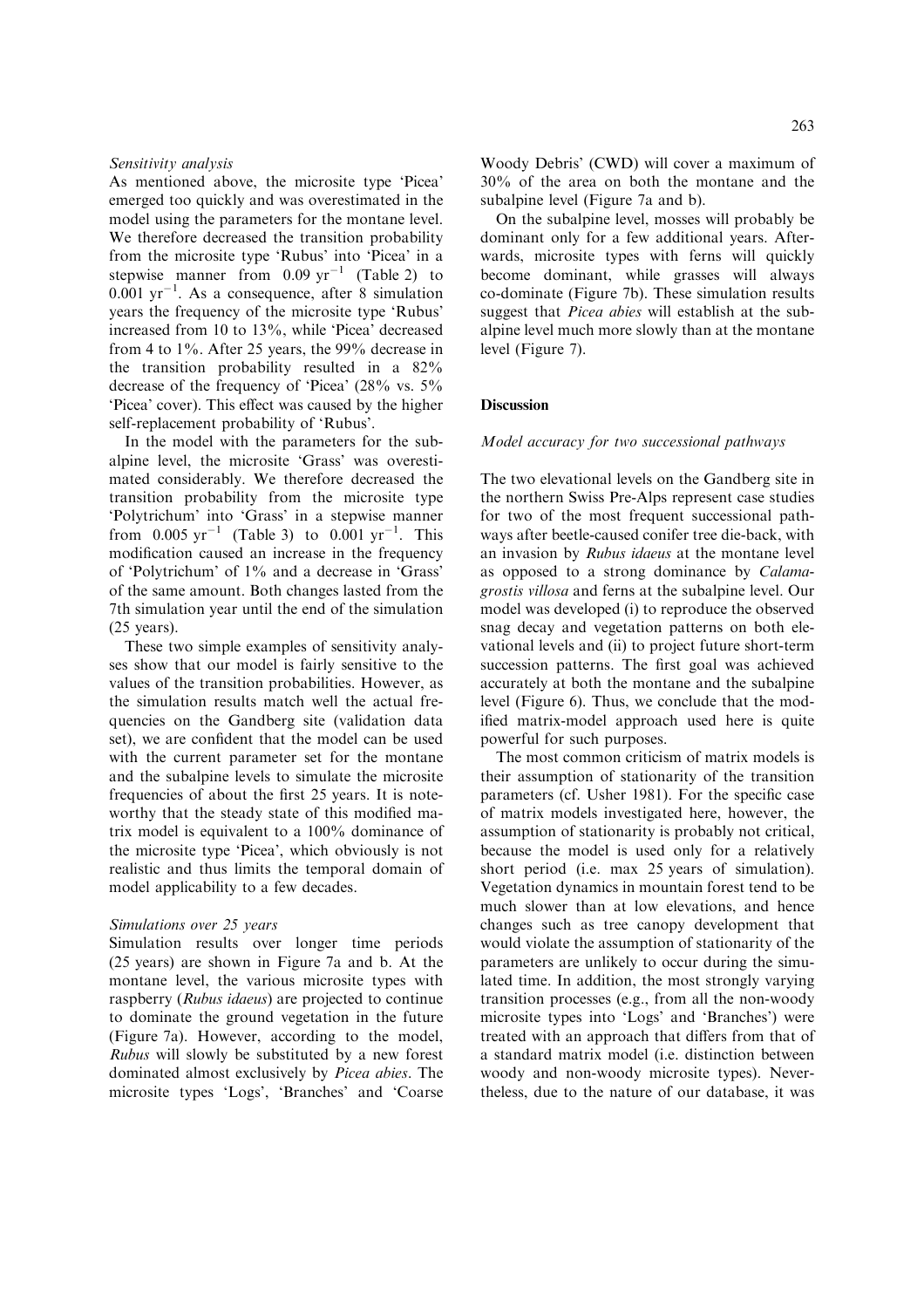difficult to estimate the transition probabilities into some microsite types that will become quantitatively more important in the future, such as pioneer trees and 'Picea' (cf. sensitivity analysis).

For the montane level, the model suggests that Rubus idaeus will be replaced by Picea abies. This projection is corroborated by the fact that pioneer trees were absent almost entirely in the early succession on the Gandberg site, whereas Picea saplings were already present under Rubus in 2001 (Kupferschmid et al. 2002). However, such a succession is likely to happen only where advanced tree regeneration is present, or where Picea mast years occur in surrounding stands in the first few years after the beetle attack. If tree regeneration does not establish quickly after tree die-back, competition by ground vegetation may be too strong for Picea, and the Rubus idaei associations will probably dominate much longer. Thus, a fast succession towards a new tree stand requires 'windows of opportunity', which conforms with findings from several other studies (cf. Bugmann and Weisberg 2003; Sage et al. 2003). As a corollary, we conclude that it is quite important to model tree regeneration in more detail, and we will focus on this problem in a companion paper (Kupferschmid et al. submitted for publication).

For the subalpine level, it was considerably more difficult to make appropriate assumptions for the long-term simulation. If our assumptions are correct, ferns and grasses will be the dominant species for a fairly long period into the future (Figure 7b). In addition, more than 20% of the surface will be covered by logs and coarse woody debris 20 years after tree mortality (Figure 7b). It can be expected that the rotten wood and stumps will be important as 'safe sites' for tree regeneration in the coming decades (cf. Reif and Przybilla 1995, Szewczyk and Szwargrzyk 1996; Nüsslein and Faisst 1998; Ulanova 2000). However, the amount of future Picea abies recruitment on coarse woody debris will depend mostly on the availability of seeds and therefore on the seed production of the few surviving mature trees, or on long-distance seed transport from the adjacent living stands. Again, this underlines the importance of modelling tree regeneration in more detail.

Although it is clear that long-term simulation studies with the model would gain plausibility if seed dispersal, tree germination, growth and

mortality were modelled explicitly, we conclude that the model presented here demonstrates that it is possible to accurately simulate wood-decay and ground vegetation patterns based on rather simple assumptions, and to provide a good basis for projecting the temporal development of these montane and subalpine snag stands.

# When to use which model parameter set?

It would be desirable to be able to predict from certain criteria which succession will take place directly after the die-back of trees, (1) Rubus idaeus invasion or (2) mosses followed by Calamagrostis and fern dominance. Based on such knowledge, the 'montane' matrix (Table 2) could be used to simulate a *Rubus* invasion, and the 'subalpine' matrix (Table 3) for the succession with dominance by ferns and grasses. However, at the moment such criteria are missing, and a user of our model has to choose between the two separate transition matrices.

We can only speculate about the reasons for the invasion of Rubus idaeus that occurred at the montane level, but not (yet) at the subalpine level of the Gandberg site. Often, Rubus idaeus has been observed to quickly invade a site by sexual reproduction after disturbance, whereas Rubus invasion by vegetative spread would be a much slower process. Peterson and Carson (1996) proposed that the abundance of characteristic seedbank pioneer species such as Rubus spp. is dependent on propagule availability, which in turn is determined by forest age and size (Peterson and Carson 1996). In experiments, fresh seeds of Rubus idaeus did not germinate easily (Giannini 1972), but if the seed coats had been damaged during long-term storage in the seed bank and/or had experienced years of scarification, Rubus seeds germinated well (Lautenschlager 1997). We thus conclude that 'old' seeds from a former Rubus scrub are conducive to a fast *Rubus* invasion after tree die-back. This was probably the case at the montane level of the Gandberg site, as this site had been clear-cut in the 19th century. Furthermore, according to Lautenschlager (1997), Rubus seedlings will establish and expand successfully only where ample light, nutrients and moisture are available. Such conditions are commonly met following harvesting, windthrow (Fischer and Jehl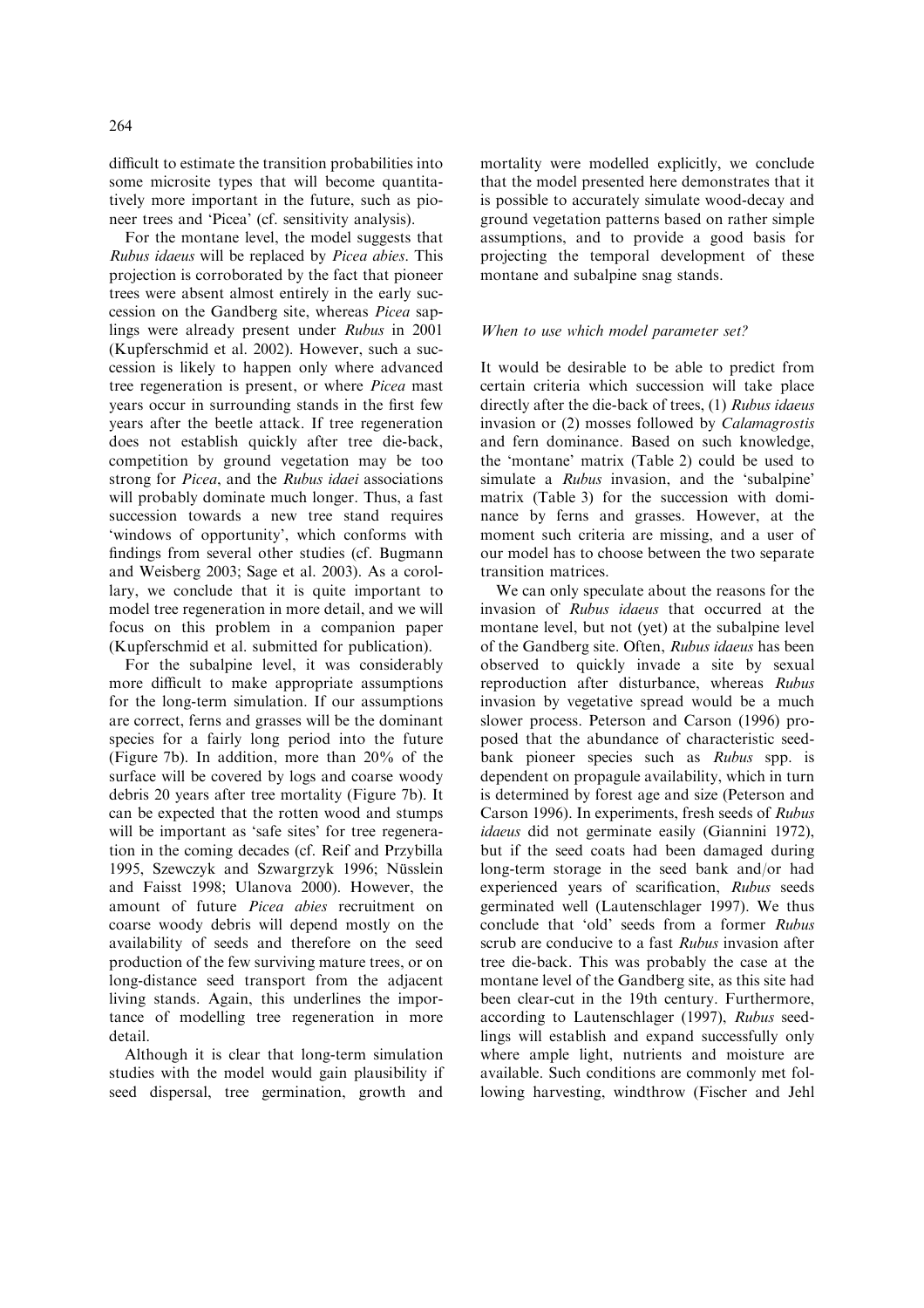1999) and probably also after beetle infestations. It is not clear whether the lack of Rubus dominance in some sites (e.g., Yeager and Riordan 1953; Baker and Kemperman 1974; Schulz 1996; Wurz and Wahrenbrock 2000) may be due to the absence of historical clear-cutting or ecologically similar disturbances. However, in sites above a certain elevation and probably also in pristine forests where grasses were present before tree dieback, Rubus seemed to be restricted mostly to the scattered mounds of uprooted trees (Jehl 1995; Reif and Przybilla 1995; Heurich 2001; Kupferschmid 2001).

According to Lieffers and Stadt (1994), Calamagrostis canadensis was virtually eliminated from stands or was greatly reduced when only 10 or 40% of full sunlight was available at the forest floor. As Calamagrostis canadensis and C. villosa are ecologically comparable, we surmise that on the Gandberg site, Calamagrostis was probably absent in the dense stands at the montane level prior to the beetle attacks (growing stock of about 820 m<sup>3</sup> /ha, Kupferschmid Albisetti et al. 2003). However, in the more open stands at the subalpine level (590 m<sup>3</sup>/ha, Kupferschmid Albisetti et al. 2003), it is likely that Calamagrostis had already dominated the open places before the death of the trees (Figure 2, grey bars). Eight years after tree mortality, grasses were still restricted to these areas and actually could not expand (Figure 2, white bars). This is in contrast to beetle-killed stands in Colorado, where grasses and sedges had nearly twice the density in stands with dead trees compared to stands with living trees (Yeager and Riordan 1953).

Generally, the model structure we used is suitable to reproduce such successional patterns. Particularly, we conclude that our model with the transition matrix parameterised for the montane level can be used to simulate the succession in beetle-killed stands that are vulnerable to Rubus invasions, such as (1) dense stands that have been exposed to clear-cuts or heavy disturbances in the past, (2) stands that already have some Rubus patches, or (3) stands that lack a dense ground vegetation cover, in particular where grasses and sedges are rare or even absent. In contrast to the 'montane' parameterisation, our model with the transition matrix parameterised for the subalpine level can potentially be used to simulate ground vegetation succession in other beetle-killed

Norway spruce stands. Yet, this empirical model approach would have to be adapted to new locations by at least partly re-parameterising the transition matrix and the decay parameters. Additional work would be required to derive a more generally applicable model. Nevertheless, we conclude that the present modelling approach can be quite helpful to summarise and synthesize field data and to project the decay and ground vegetation development in a quantitative manner into the future.

### Acknowledgements

We thank Marc Battaglia, Ulrich Wasem, Massimo Albisetti, Stefan Landolt and the Forest Service of Schwanden for their valuable help during the fieldwork. We are also grateful to Peter Brang and Walter Schönenberger for their helpful advice throughout the study. This work was supported by the Foundation for the Advancement of Forest and Wood Research, the government of the canton Glarus and the Swiss Federal Research Institute WSL in Birmensdorf, Switzerland.

#### References

- Badeck F.W., Lischke H., Bugmann H., Hickler T., Hönninger K., Lasch P., Lexer M.J., Mouillot F., Schaber J. and Smith B. 2001. Tree species composition in European pristine forests: comparison of stand data to model predictions. Climatic Change 51: 307–347.
- Baker B.H. and Kemperman J.A. 1974. Spruce beetle effects on a white spruce stand in Alaska. J. Forest. 72: 423–425.
- Batzer H.O. and Popp M.P. 1985. Forest succession following a spruce budworm outbreak in Minnesota. Forest. Chron. 61(2): 75–80.
- Bebi P., Kienast F. and Schönenberger W. 2001. Assessing structures in mountain forests as a basis for investigating the forests dynamics and protective function. Forest Ecol. Manage. 145(1–2): 3–14.
- Beudert B. 1999. Veränderungen im Stoffhaushalt eines abgestorbenen Fichtenökosystems im Forellenbachgebiet des Nationalparks Bayerischer Wald. Einzugsgebiet Grosse Ohe – 20 Jahre hydrologische Forschung im Nationalpark Bayerischer Wald, Symposiumsbericht, Nationalparkverwaltung Bayerischer Wald, pp. 83–106.
- Botkin D.B., Janak J.F. and Wallis J.R. 1972. Some ecological consequences of a computer model of forest growth. J. Ecol. 60: 849–872.
- Brang P., Schönenberger W., Ott E. and Gardner B. 2001. Forests as protection from natural hazards. In: Evans J. (ed.), The Forest Handbook. Blackwell Science, pp. 53–81.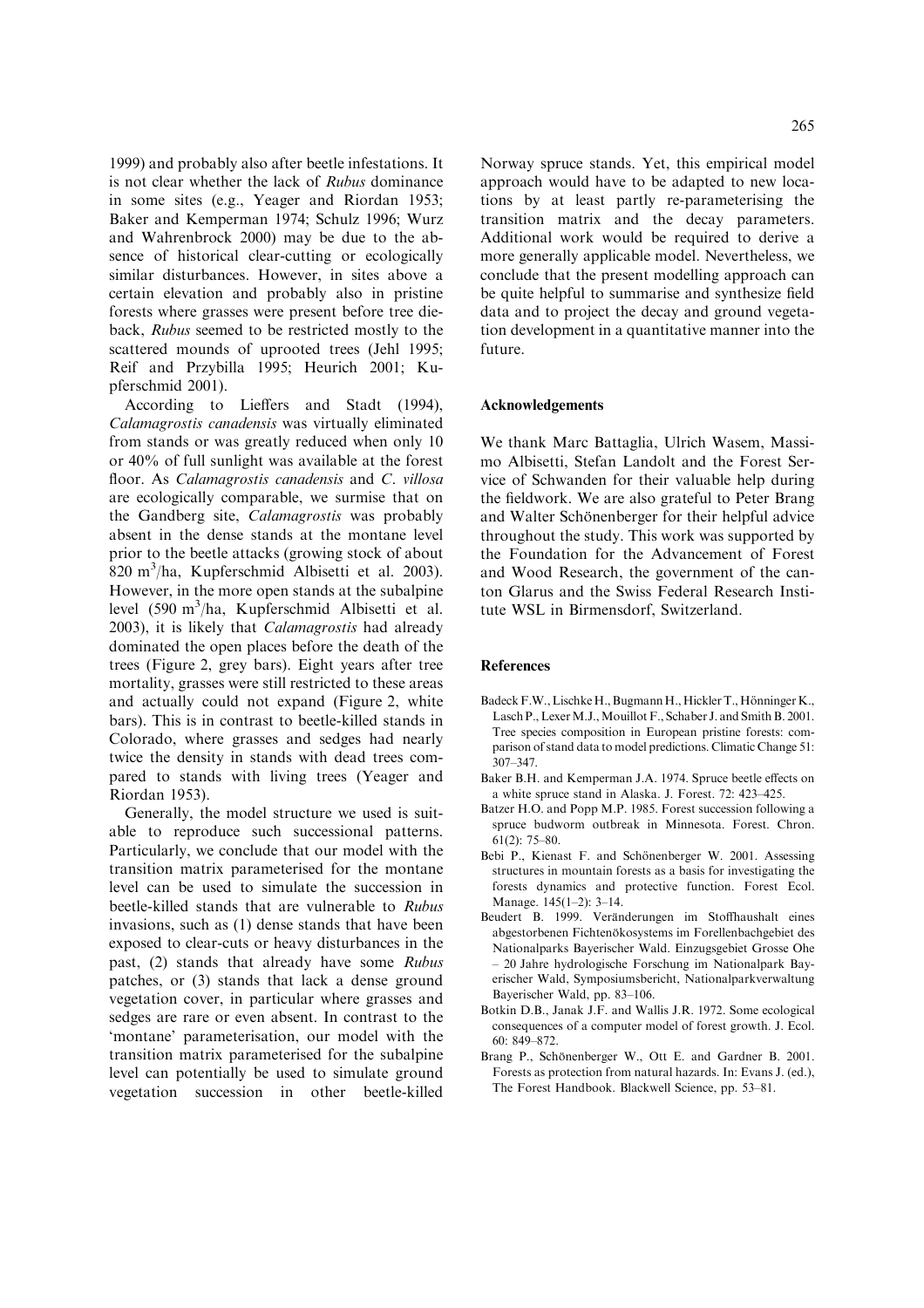- Bugmann H. 1994. On the ecology of mountainous forests in a changing climate: a simulation study. Ph.D. thesis. ETH, Zürich, Switzerland, 258 pp.
- Bugmann H. 2001. A review of forest gap models. Climatic Change 51: 259–305.
- Bugmann H. and Weisberg P.J. 2003. Forest–ungulate interactions: monitoring, modeling and management. J. Nat. Conserv. 10(4): 193–201.
- Canfield R.H. 1941. Application of the line interception method in sampling range vegetation. J. Forest. 39: 388–394.
- Caswell H. 2001. Matrix Population Models. Sinauer Associates, Sunderland, MA, 722 pp.
- Cherrill A.J., Mcclean C., Watson P., Tucker K., Rushton S.P. and Sanderson R. 1995. Predicting the distributions of plant species at the regional scale: a hierarchical matrix-model. Landscape Ecol. 10(4): 197–207.
- Cole E., Newton M. and Youngblood A. 1999. Regenerating white spruce, paper birch, and willow in south-central Alaska. Can. J. Forest Res. 29(7): 993–1001.
- Crawford H.S., Lautenschlager R.A., Stokes M.R. and Stone T.L. 1993. Effects of forest disturbance and soil depth on digestible energy for moos and white-tailed deer. USDA Forest Service, Research Paper NE-682, pp. 1–13.
- Dauber E. and Kreuzer K. 1979. Die Ermittlung des Potentials forstlicher Reststoffe in der Bundesrepublik Deutschland. Forstwirtschaftliches Centralblatt 98: 289–297.
- Eichrodt R. 1969. Über die Bedeutung von Moderholz für die natürliche Verjüngung im subalpinen Fichtenwald. Beiheft zu den Zeitschriften des Schweizerischen Forstvereins 45: 122.
- Enright N. and Ogden J. 1979. Applications of transition matrix models in forest dynamics – Araucaria in Papua New Guinea and Nothofagus in New Zealand. Aust. J. Ecol. 4(1): 3–23.
- Fischer A. and Jehl H. 1999. Vegetationsentwicklung auf Sturmwurfflächen im Nationalpark Bayerischer Wald aus dem Jahre 1983. Schriftenreihe der Forstwissenschaftlichen Fakultät der Technischen Universität München und der Bayerischen Landesanstalt für Wald und Forstwirtschaft 176: 93–101.
- Fleming R.A. 2000. Climate change and insect disturbance regimes in Canada's boreal forests. World Resour. Rev. 12(3): 521–555.
- Forster B. 1993. Entwicklung der Borkenkäfersituation in den Schweizer Sturmschadengebieten. Schweizerische Zeitschrift für Forstwesen 144(10): 767-776.
- Forster B. 2001. Ausgedehnter Stehendbefall im Mittelland: Käferholz erkennen und richtig handeln. Wald und Holz 8: 72–74.
- Forstverwaltung Kt. Glarus 1949. Wirtschaftsplan über die Gemeindewaldungen von Schwanden (1st Revision). Unveröffentlicht, Forstverwaltung Kt. Glarus, Glarus.
- Giannini R. 1972. Ricerche sulla germinazione del seme di rovo, lampone ed epilobio. Inform. Bot. Ital. 4: 165–166.
- Golser M. and Hasenauer H. 1997. Predicting juvenile tree height growth in uneven-aged mixed species stands in Austria. Forest Ecol. Manage. 97(2): 133–146.
- Harmon M.E., Franklin J.F., Swanson F.W., Sollins P., Gregory S.V., Lattin J.D., Anderson N.H., Cline S.P., Aumen N.G., Sedell J.R., Lienkaemper G.W., Cromack K., Cromack J. and Cummins K.W. 1986. Ecology of coarse

woody debris in temperate ecosystems. Adv. Ecol. Res. 15: 133–302.

- Hasenauer H., Burgmann M. and Lexer M.J. 2000. Konzepte der Waldökosystemmodellierung. Centralblatt für das gesamte Forstwesen 117(3/4): 137–164.
- Heurich M. 2001. Waldentwicklung im montanen Fichtenwald nach grossflächigem Buchdruckerbefall im Nationalpark Bayerischer Wald. In: Heurich M. (ed.), Waldentwicklung im Bergwald nach Windwurf und Borkenkäferbefall. Nationalparkverwaltung Bayerischer Wald, Grafenau, Deutschland, pp. 99–176.
- High Performance Systems Inc. 2001. Stella Research Software. Hanover, Germany.
- Hogget A. 2000. Western hemlock looper and forest disturbance in the ICHwk3 of the Robson Valley; Stage 2: the Effects of western hemlock looper - Report and silviculture recommendations. Faculty of Forestry, University of British Columbia, 93pp.
- Holsten E. and Burnside R. 1997. Forest Health in Alaska: An Update. Western Forester 42(4): 8–9.
- Holsten E.H. 1990. Forest pest management report. Spruce beetle activity in Alaska, 1920–1989. USDA Forest Service, Technical Report 10-90-18, pp. 1–28.
- Horn H.S. 1975. Markovian properties of forest succession. In: Cody M.L. and Diamond J.M. (eds), Ecology and Evolution of Communities. The Belknap Press of Harvard University, Cambridge, 545 pp.
- Huth A. and Ditzer T. 2000. Simulation of the growth of a lowland Dipterocarp rain forest with FORMIX 3. Ecol. Model. 134: 1–25.
- Jehl H. 1995. Die Waldentwicklung auf Windwurfflächen im Nationalpark Bayerischer Wald. In: Nationalparkverwaltung Bayerischer Wald (ed.), 25 Jahre auf dem Weg zum Naturwald. Nationalparkverwaltung Bayerischer Wald, Neuschönau, Deutschland, pp. 112–146.
- Jehl H. 2001. Waldentwicklung nach Windwurf in den Hochlagen des Nationalpark Bayerischer Wald. In: Heurich M. (ed.), Waldentwicklung im Bergwald nach Windwurf und Borkenkäferbefall. Nationalparkverwaltung Bayerischer Wald, Grafenau, Deutschland, pp. 49–98.
- Kägi B. 1992. Pflanzensoziologische Karte des Gandbergwaldes. Unveröffentlicht, Forstdirektion Kt. Glarus, Glarus.
- Kaufmann E. 2001. Estimation of standing timber, growth and cut. In: Brassel P. and Lischke H. (eds), Swiss National Forest Inventory: Methods and Models of the Second Assessment. Swiss Federal Research Institute WSL, Birmensdorf, pp. 162–194.
- Kellomäki S. and Väisänen H. 1991. Application of a gap model for the simulation of forest ground vegetation in boreal conditions. For. Ecol. Manage. 42: 35–47.
- Kramer H. and Krüger H.H. 1981. Vorrat und Nutzungsmöglichkeit forstlicher Biomasse in der Bundesrepublik Deutschland. Der Forst- und Holzwirt 2: 33–37.
- Kruys N., Jonsson B.G. and Stahl G. 2002. A stage-based matrix model for decay-class dynamics of woody debris. Ecol. Appl. 12(3): 773–781.
- Kupferschmid A.D. 2001. Neues Leben im Totholzbestand auf dem Gandberg. In: Rageth T. (ed.), Binding Preis für vorbildliche Waldpflege 2001: Vivian als Chance. Gemeinde Schwanden GL. Sophie und Karl Binding Stiftung, Basel, pp. 51–57.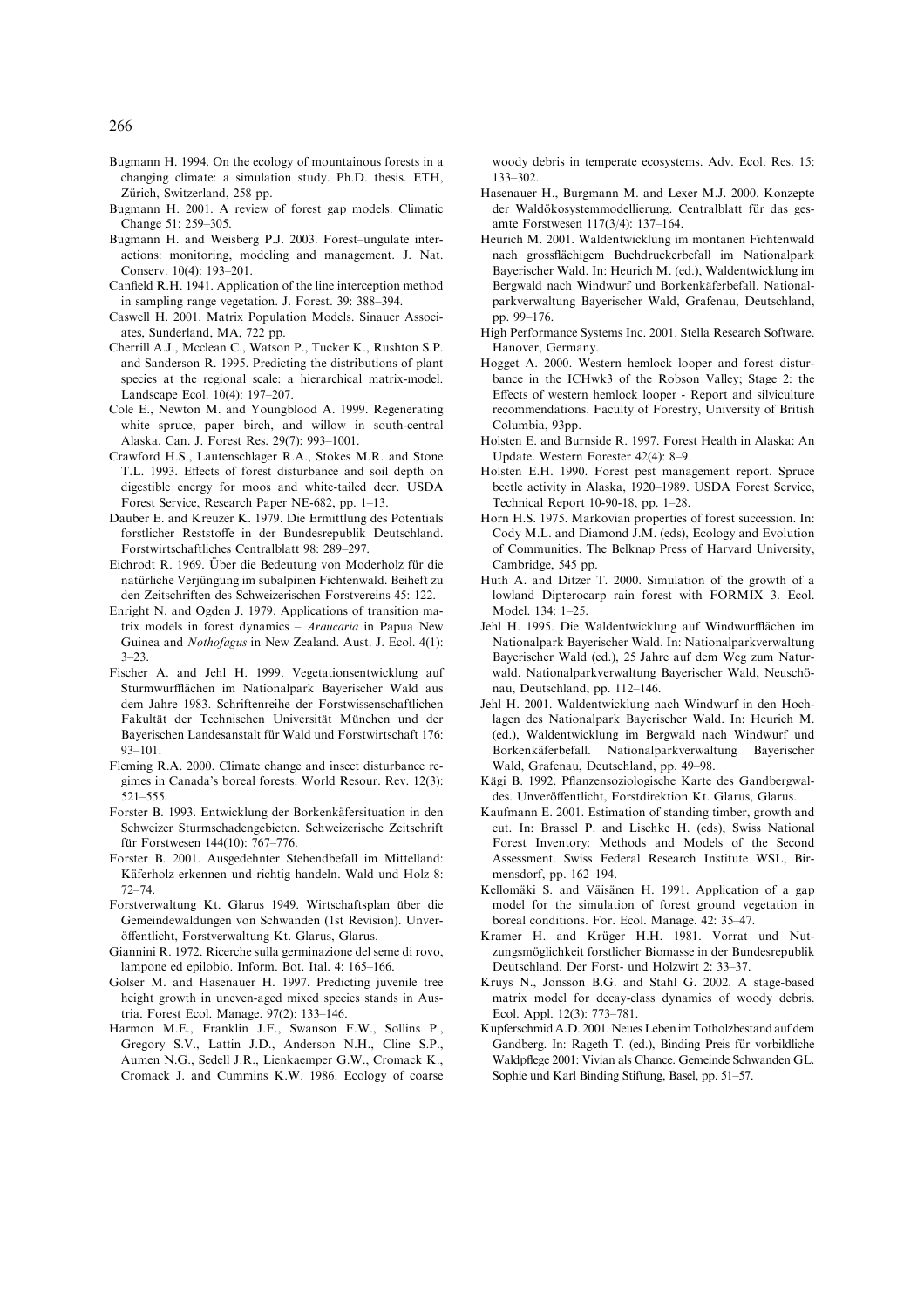- Kupferschmid A.D. 2002. Bark influence on vegetation development in a dead Picea abies mountain forest. In: Bottarin R. and Tappeiner U. (eds), Interdisciplinary Mountain Research. Blackwell Verlag, Berlin, Germany, pp. 242–247.
- Kupferschmid A.D., Schönenberger W. and Wasem U. 2002. Tree regeneration in a Norway spruce snag stand after tree die-back caused by Ips typographus. Forest Snow Landscape Res. 77(1/2): 149–160.
- Kupferschmid A.D. and Bugmann H. 2005. Effect of microsites, logs and ungulate browsing on Picea abies regeneration in a mountain forest. Forest Ecol. Manage. 205: 251–265.
- Kupferschmid A.D., Brang P., Schönenberger W. and Bugmann H. submitted for publication. Predicting tree regeneration in Picea abies snag stands. Eur. J. Forest Res.
- Kupferschmid Albisetti A.D. 2003. Succession in a protection forest after Picea abies die-back. PhD thesis, Nr. 15228, E-Collection: <http://e-collection.ethbib.ethz.ch/cgi-bin/show.  $p!$ ?type=diss & nr = 15228 > . Department of Forest Sciences, ETH, Zürich, Switzerland, 238 pp.
- Kupferschmid Albisetti A.D., Brang P., Schönenberger W. and Bugmann H. 2003. Decay of Picea abies snag stands on steep mountain slopes. Forest. Chron. 79(2): 247–252.
- Lauber K. and Wagner G. 1996. Flora Helvetica. Verlag Paul Haupt, Bern.
- Lautenschlager R. 1997. Effect of perturbation and stimulants on red raspberry (Rubus idaeus L.) seed germination. Forest. Chron. 73(4): 453–457.
- Leibundgut H. 1984. Die natürliche Waldverjüngung, 2 edition. Verlag Paul Haupt, Bern.
- Lieffers V.J., Macdonald S.E. and Hogg E.H. 1993. Ecology of and control strategies for Calamagrostis canadensis in boreal forest sites. Can. J. Forest Res. 23: 2070–2077.
- Lieffers V.J. and Stadt K.J. 1994. Growth of understory Picea glauca, Calamagrostis canadensis and Epilobium angustifolium in relation to overstory light transmission. Can. J. Forest Res. 24: 1193–1198.
- Märkl G. and Eglseer C. 2001. Verjüngungs- und Vegetationsentwicklung in Sturmwurf-Bannwäldern. In: 10 Jahre Waldentwicklung nach Sturm ''Wiebke": Untersuchungen im Fichten Sturmwurfbannwäldern Baden-Württembergs. Forstliche Versuchs- und Forschungsanstalt Baden-Württemberg, Freiburg, pp. 61–197.
- Matsuoka S.M., Handel C.M. and Ruthrauff D.R. 2001. Densities of breeding birds and changes in vegetation in an Alaskan boreal forest following a massive disturbance by spruce beetles. Can. J. Zool. 79: 1678–1690.
- Mencuccini M., Piussi P. and Zanzi Sulli A. 1995. Thirty years of seed production in a subalpine Norway spruce forest: patterns of temporal and spatial variation. Forest Ecol. Manage. 76: 109–125.
- Monserud R.A. and Sterba H. 1996. A basal area increment model for individual trees growing in even- and uneven-aged forest stands in Austria. Forest Ecol. Manage. 80(1–3): 57–80.
- Newsome T., Armleder H., Waterhouse M. and Steen O. 1995. Fifth year results from group selection harvesting in the ESSFwc3 on windthrow, artificial and natural regeneration. Ministry of Forest, British Columbia, Extension Note 30, pp.  $1-6$
- Nüsslein S. and Faisst G. 1998. Waldentwicklung im Nationalpark Bayerischer Wald 1998: Totholzflächen und

Waldverjüngung. Bayerische Landesanstalt für Wald und Forstwirtschaft, Freising, Deutschland, 25 pp.

- Oberdorfer E. 1993. Süddeutsche Pflanzengesellschaften, Teil II: Sand- und Trockenrasen, Heide- und Borstgrasgesellschaften, alpine Magerrasen, Saum-Gesellschaften, Schlagund Hochstauden-Fluren, 3 edition. Gustav Fischer Verlag, Jena, 355 pp.
- Oberholzer J. and Heim A. 1900–1908. Geologische Karte der Glarneralpen (Spezialkarte Nr. 50).
- Osawa A. 1994. Seedling responses to forest canopy disturbance following a spurce budworm outbreak in Maine. Can. J. Forest Res. 24(4): 850–859.
- Ott E., Frehner M., Frey H.-U. and Lüscher P. 1997. Gebirgsnadelwälder: Ein Praxisorientierter Leitfaden für eine Standortgerechte Waldbehandlung. Verlag Paul Haupt, Bern, Schweiz, 287 pp.
- Parker K.W. and Savage R.W. 1944. Repeatability of the line interception method in measuring vegetation on the Southern Great Plains. J. Am. Soc. Agron. 36: 97–110.
- Parminter J. and Daigle P. 1997. Landscape Ecology and Natural Disturbances: Relationships to Biodiversity. Ministry of Forest, British Columbia, Extension Note 10, part 2 of 7.
- Peterson C.J. and Carson W.P. 1996. Generalizing forest regeneration models: the dependence of propagule availability on disturbance history and stand size. Can. J. Forest Res.  $26.45 - 52.$
- Raphael M.G. and Morrison M.L. 1987. Decay and dynamics of snags in the Sierra Nevada, California (USA). Forest Sci. 33(3): 774–783.
- Reif A. and Przybilla M. 1995. Zur Regeneration der Fichte (Picea abies) in den Hochlagen des Nationalparks Bayerischer Wald. Hoppea 56: 467–514.
- Roth I. 1996. Untersuchungen über die forstliche Ansamung in einem abgestorbenen Fichtenbestand, Objekt: Gandberg oberhalb Schwanden GL. Diplomarbeit. Departement Waldund Holzforschung, ETH, Zürich, Schweiz, 99 pp.
- Sage R.W., Porter W.F. and Underwood H.B. 2003. Windows of opportunity: white-tailed deer and the dynamics of northern hardwood forests of the northeastern US. J. Nat. Conserv. 10(4): 213–220.
- Schulz B. 1996. Response of residual spruce in beetle-impacted stands in Resurrection Creek Drainage, Kenai Peninsula, Alaska. USDA Forest Service, Technical Report 62, pp. 1–21.
- Shorohova E.V. and Shorohova A.A. 2001. Coarse woody debris dynamics and stores in a boreal virgin spruce forest. Ecol. Bull. 49: 129–135.
- Sims H.P. and Mueller-Dombois D. 1968. Effect of grass competition and depth to water table on height growth of coniferous tree seedlings. Ecology 49(4): 597–603.
- Starfield A.M. and Chapin F.S. 1996. Model of transient changes in arctic an boreal vegetation in response to climate and land use change. Ecol. Appl. 6(3): 842–864.
- Szewczyk J. and Szwargrzyk J. 1996. Tree regeneration on rotten wood and on soil in old-growth stand. Vegetatio 86(122): 37–46.
- Tarasov M.E. 1999. Role of coarse woody debris in carbon balance of forest ecosystems of Leningrad Oblast. Ph.D. Thesis (in Russian). St. Petersburg Forestry Research Institute, St. Petersburg, Russia, 21 pp.